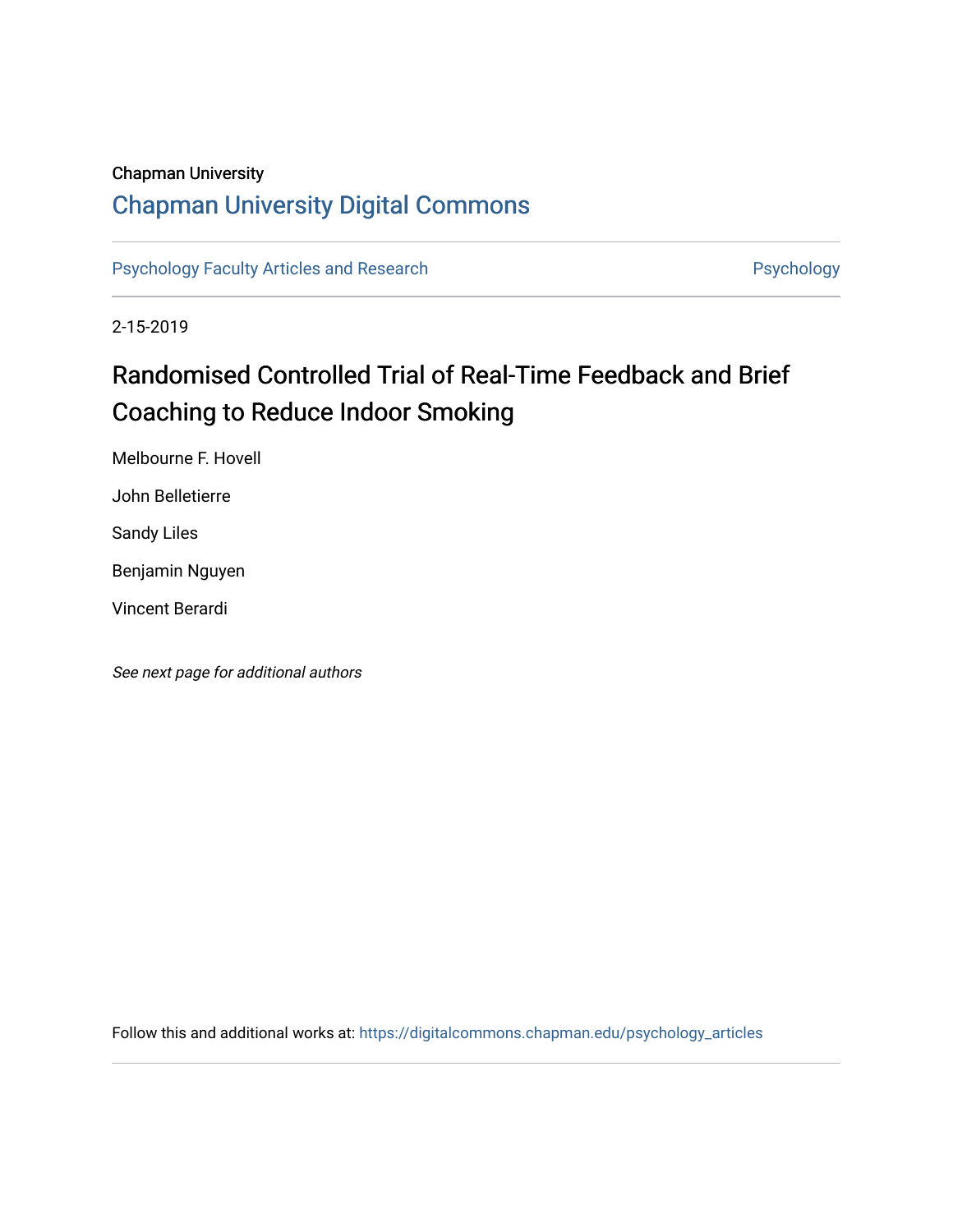# Randomised Controlled Trial of Real-Time Feedback and Brief Coaching to Reduce Indoor Smoking

# **Comments**

This is a pre-copy-editing, author-produced PDF of an article accepted for publication in Tobacco Control, volume 29, issue 2, in 2020 following peer review. The definitive publisher-authenticated version is available online at<https://doi.org/10.1136/tobaccocontrol-2018-054717>.

# Copyright

The authors

# Authors

Melbourne F. Hovell, John Belletierre, Sandy Liles, Benjamin Nguyen, Vincent Berardi, Christine Johnson, Georg E. Matt, John Malone, Marie C. Bowman-Davis, Penelope J. E. Quintana, Saori Obayashi, Dale Chatfield, Robert Robinson, Elaine J. Blumberg, Weg M. Ongkeko, Neil E. Klepeis, and Suzanne C. Hughes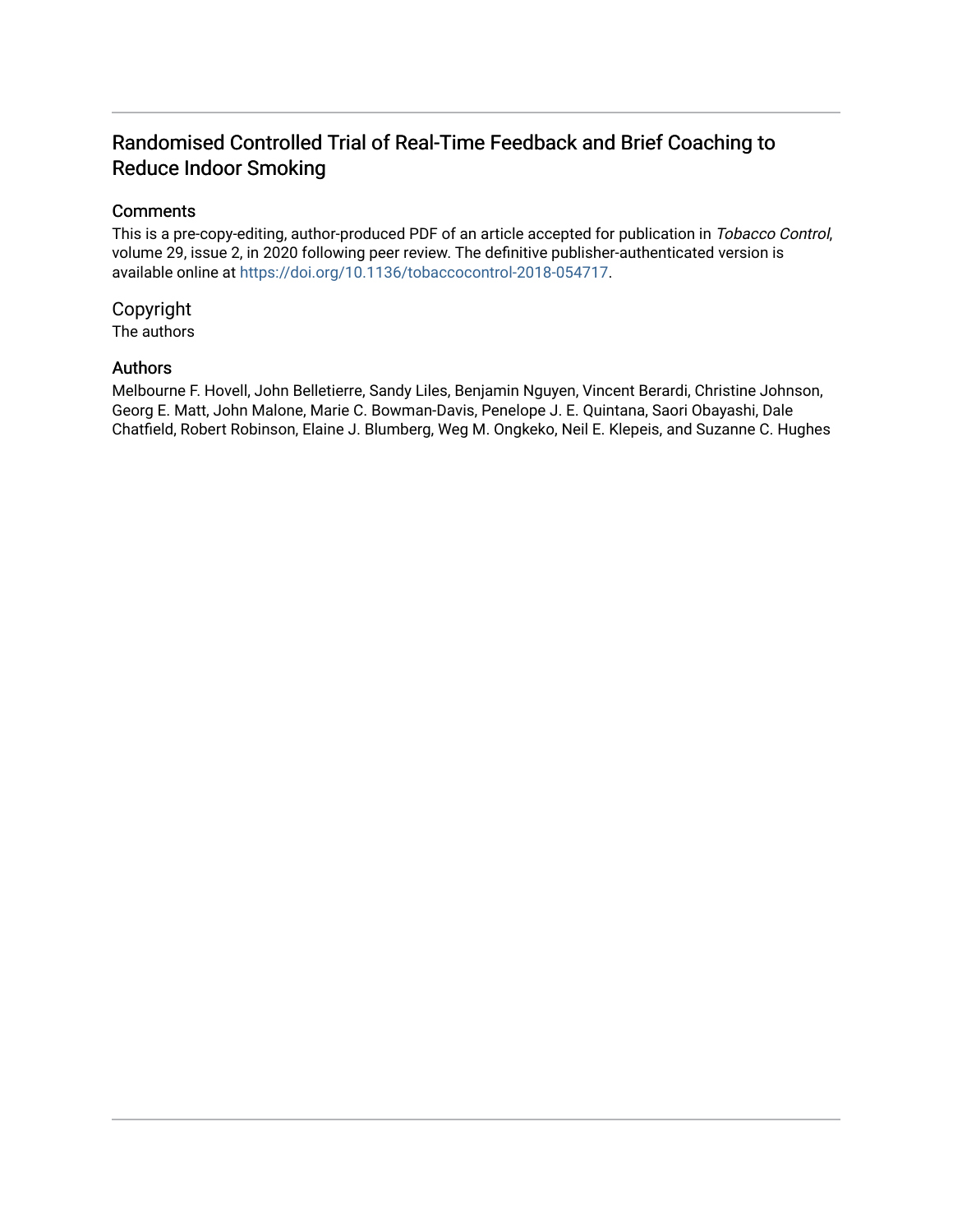

# **HHS Public Access**

Author manuscript Tob Control. Author manuscript; available in PMC 2020 August 15.

# **A randomized controlled trial of real-time feedback and brief coaching to reduce indoor smoking**

**Melbourne F. Hovell**a, **John Bellettiere**a, **Sandy Liles**a, **Benjamin Nguyen**a, **Vincent Berardi**a,b, **Christine Johnson**h, **Georg E. Matt**a,c , **John Malone**<sup>i</sup> , **Marie C. Boman-Davis**a,e, **Penelope J E Quintana**g, **Saori Obayashi**a, **Dale Chatfield**a, **Robert Robinson**d, **Elaine J. Blumberg**a, **Weg M. Ongkeko**<sup>f</sup> , **Neil E. Klepeis**a, **Suzanne C. Hughes**<sup>a</sup>

<sup>a</sup> Center for Behavioral Epidemiology and Community Health, Graduate School of Public Health, San Diego State University, San Diego, CA, USA

<sup>b</sup> Psychology, Chapman University, 1 University Drive, Orange, CA, 92886, USA

**Conflict of interest statement:** The authors have declared that no competing interests exist. The study sponsor, the National Institutes of Health did not have any role in study design; collection, analysis, and interpretation of data; writing the report; and the decision to submit the report for publication.

**Financial disclosure:** No financial disclosures were reported by the authors of this paper.

**Ethical approval**: The Institutional Review Board at San Diego State University approved the procedures for this study (IRB Study Number 770080) in October, 2011. There was no racial or gender bias in the selection of study participants.

**Trial registration:** This study is registered at [www.clinicaltrials.gov](http://www.clinicaltrials.gov/) NCT01634334, Improving Household Air Quality in Homes with Children. Registered July 12, 2012

**Data sharing**: After de-identification, data will be made available to applicants who agree to use the data only for scientific purposes. Availability of the data and contact information for interested applicants will be posted on our website: [http://www.cbeachsdsu.org](http://www.cbeachsdsu.org/)

**The uploaded CONSORT checklist** is for the first outcome manuscript published from our Project Fresh Air trial: In the body of the current manuscript, the reader is referred to the Hughes et al. 2017 article for a more complete description of the Methods and for the CONSORT diagram.

#### Exclusive licences

This licence allows authors to use their own articles for their own non-commercial purposes without seeking permission from us. Only if the use is commercial do we need to know about it. In addition, we will pay authors a royalty on certain commercial uses that we negotiate.

**Corresponding Author:** Sandy Liles, Mailing Address: 9245 Sky Park Court, Suite 102, San Diego, CA 92123, USA, Telephone: 858-505-4772, sliles@cbeachsdsu.org.

Roles/Contributions

Melbourne F. Hovell, Neil E. Klepeis, Suzanne C. Hughes, John Bellettiere, and Penelope J. E. Quintana drafted the concept and design, aided in data interpretation, and assisted with drafting the manuscript, on which Neil E. Klepeis and Suzanne C. Hughes served as equally contributing senior authors. Benjamin Nguyen, John Bellettiere, and Sandy Liles handled data acquisition/ management, conducted data analyses, and helped draft the manuscript. Vincent Berardi conducted data analyses and helped draft the manuscript. Marie C. Boman-Davis devised study protocols. Marie C. Boman-Davis (during the first two years of the study) and Saori Obayashi (during the final two years of the study) coordinated field and office work, maintained operational fidelity, and edited the manuscript. Elaine J. Blumberg edited the manuscript, providing pivotal feedback on content. Weg M. Ongkeko provided medical implications for future use of this type of technology, and edited the manuscript. Dale Chatfield performed laboratory analyses of air nicotine and urine cotinine samples. Georg E. Matt edited the manuscript and contributed to the initial and final analytical models and their interpretation. Robert Robinson provided leadership for the DSMB for the study, edited the manuscript, and provided advice regarding the next steps in this line of research. Christine Johnson and John Malone provided access to and aided with recruitment of families in the Navy who qualified for the study, and confirmed possible future uses in the medical services provided by the Navy. Mel Hovell is guarantor. All authors approved the submitted manuscript.

We ask the corresponding author to grant this exclusive licence (or non-exclusive for government employees) on behalf of all authors by reading our licence and inserting in the manuscript on submission the following statement:

<sup>&</sup>quot;The Corresponding Author has the right to grant on behalf of all authors and does grant on behalf of all authors, a worldwide licence to the Publishers and its licensees in perpetuity, in all forms, formats and media (whether known now or created in the future), to i) publish, reproduce, distribute, display and store the Contribution, ii) translate the Contribution into other languages, create adaptations, reprints, include within collections and create summaries, extracts and/or, abstracts of the Contribution, iii) create any other derivative work(s) based on the Contribution, iv) to exploit all subsidiary rights in the Contribution, v) the inclusion of electronic links from the Contribution to third party material where-ever it may be located; and, vi) licence any third party to do any or all of the above."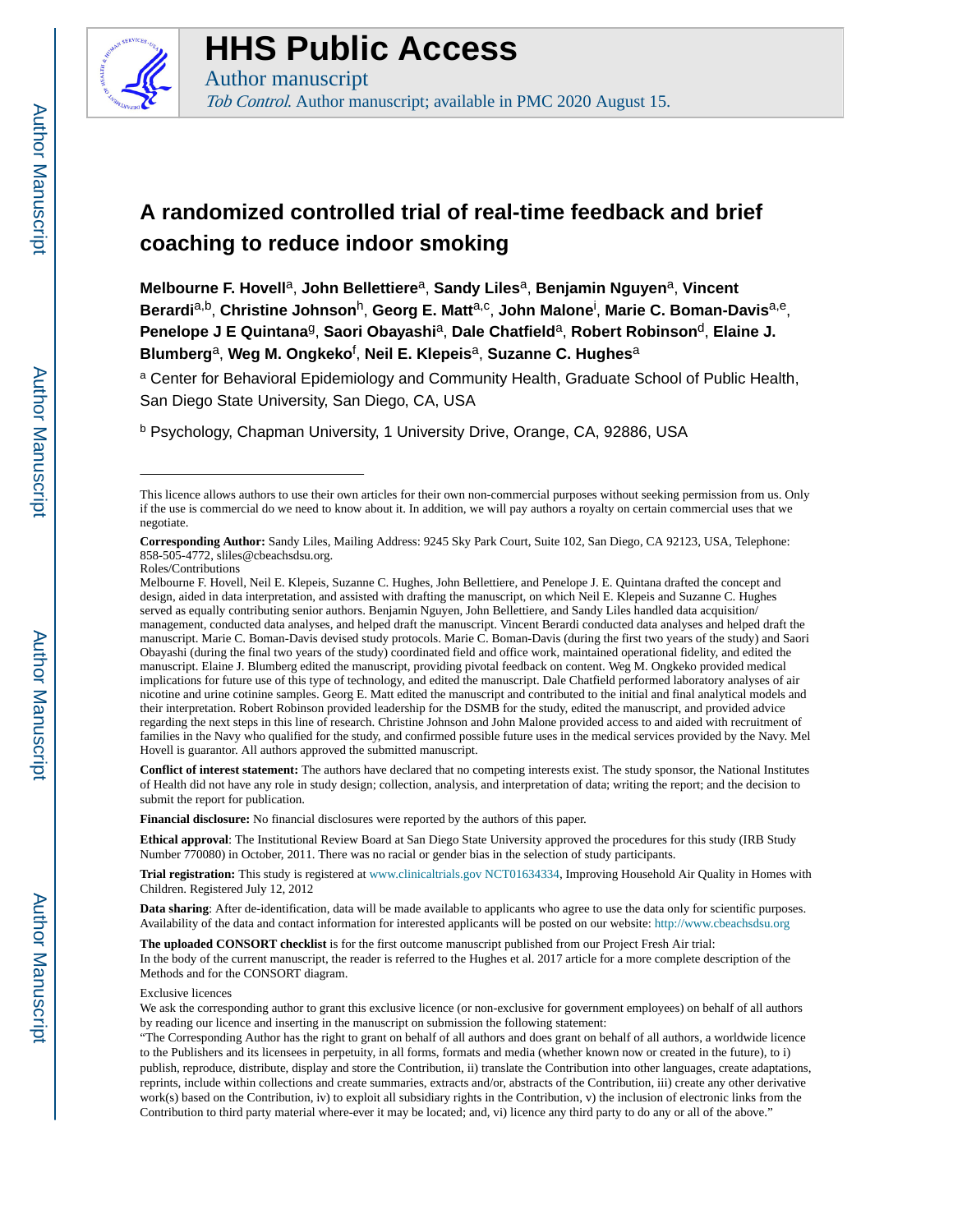- c Psychology, San Diego State University, San Diego, CA, USA
- d Office on Smoking and Health, CDC, 1600 Clifton Rd, Atlanta, GA 30333, USA
- e Community Health, National University, 3678 Aero Court, San Diego, CA, 92123, USA
- f Surgery, University of California San Diego, La Jolla, CA, USA
- g Environmental Health, San Diego State University, San Diego, CA, USA
- h Pediatrics, Naval Medical Center, 34800 Bob Wilson Drive, San Diego, CA 92134, USA

i Department of Medicine, Uniformed Services University of the Health Sciences, 4301 Jones Bridge Road, C1094, Bethesda, Maryland 20814-4799, USA

## **Abstract**

**Background—**Previous secondhand smoke (SHS) reduction interventions have provided only delayed feedback on reported smoking behavior, such as coaching, or presenting results from child cotinine assays or air particle counters.

**Design—**This SHS reduction trial assigned families at random to brief coaching and continuous real-time feedback (intervention) or measurement-only (control) groups.

**Participants—**We enrolled 298 families with a resident tobacco smoker and a child under age 14.

**Intervention—**We installed air particle monitors in all homes. For the intervention homes, immediate light and sound feedback was contingent on elevated indoor particle levels, and up to four coaching sessions used prompts and praise contingent on smoking outdoors. Mean intervention duration was 64 days.

**Measures—**The primary outcome was "particle events" (PEs), which were patterns of air particle concentrations indicative of the occurrence of particle-generating behaviors such as smoking cigarettes or burning candles. Other measures included indoor air nicotine concentrations and participant reports of particle-generating behavior.

**Results—PEs** were significantly correlated with air nicotine levels (r=0.60) and reported indoor cigarette smoking  $(r=0.51)$ . Interrupted time-series analyses showed an immediate intervention effect, with reduced PEs the day following intervention initiation. The trajectory of daily PEs over the intervention period declined significantly faster in intervention homes than in control homes. Pretest to posttest, air nicotine levels, cigarette smoking, and e-cigarette use decreased more in intervention homes than in control homes.

**Conclusions—**Results suggest that real-time particle feedback and coaching contingencies reduced PEs generated by cigarette smoking and other sources.

#### **Keywords**

Secondhand smoke; Nicotine; Harm Reduction; Carcinogens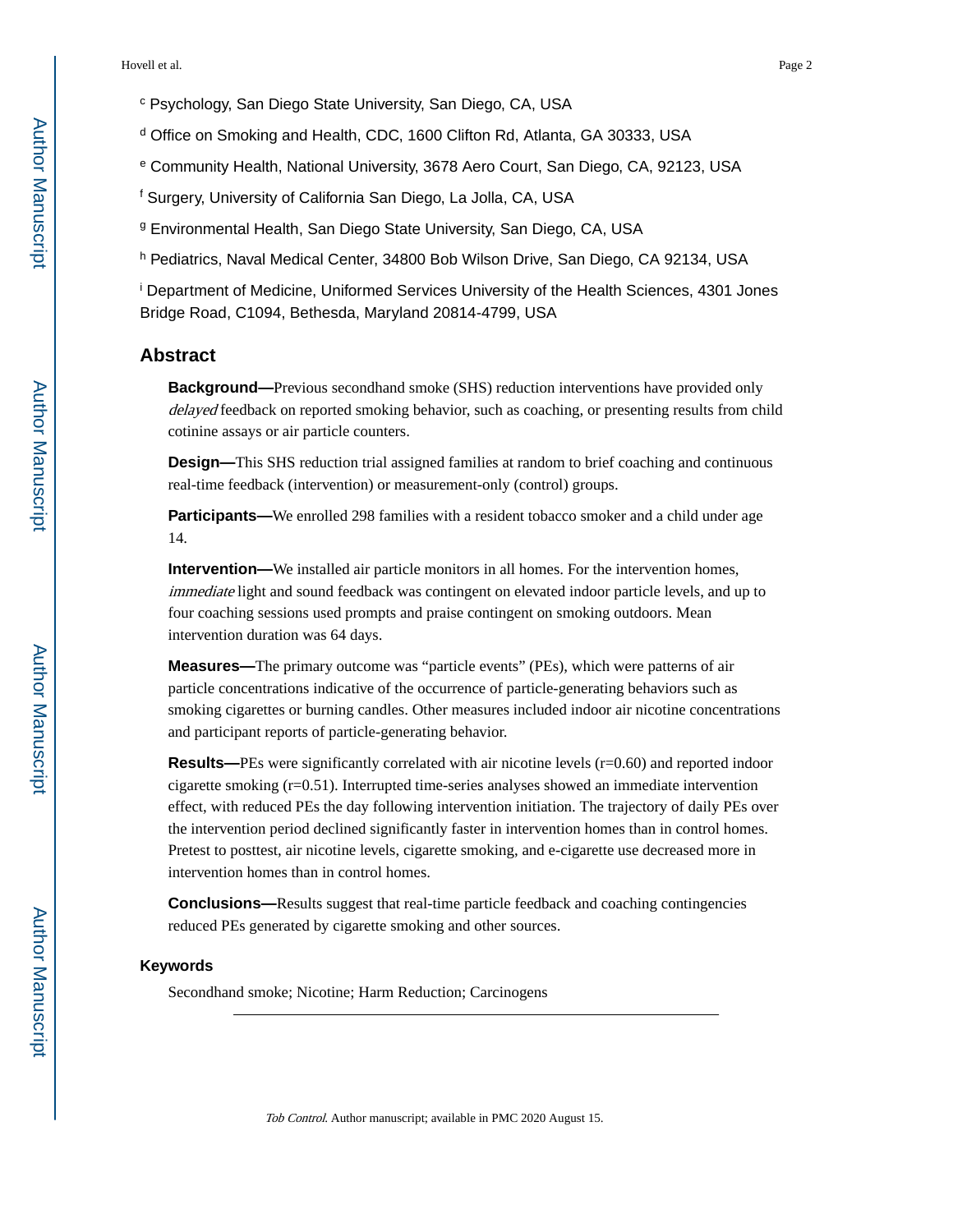# **INTRODUCTION**

Concentrations of fine particulate matter (<2.5 micrometer [µm];  $PM_{2.5}$ ) can be elevated by indoor activities: smoking tobacco or marijuana; and burning wood, candles, incense, or food.[1–4] Children are especially susceptible to respiratory distress from exposure to fine particles.[5–7]

In addition to particulate matter, secondhand smoke (SHS) contains over 7,000 chemicals, at least 98 of which are toxic.[8,9] About 40–50% of children are exposed to SHS in the U.S. and globally,[10–12] increasing risk of cancer, respiratory and cardiovascular disease, and other adverse health effects.[13,14] SHS can sensitize children to nicotine, possibly increasing risk of smoking in adolescence.[15,16] Children's greatest risk of SHS exposure is in the home.[17–19]

SHS in homes accumulates in dust and on surfaces, resulting in the persistent residue known as thirdhand smoke (THS).[20] THS includes toxicants and carcinogens found in SHS, plus additional toxic compounds generated through reaction with ambient oxidants.[20] Exposure to THS occurs through off-gassing from surfaces, dermal contact with contaminated surfaces, and ingestion of contaminated objects and dust. THS toxicants have been found at significantly increased levels months after cigarettes have been smoked, *making SHS* prevention even more important to prevent THS exposure.[21–24]

Most SHS trials designed to reduce indoor smoking have used coaching to move smoking outdoors, encourage cessation, or create home smoking bans,[21,25–27] confirmed by child cotinine levels in several studies.[28–31] Typically, coaches offer praise or criticism of participants' self-reported reduction in smoking, but seldom proximal in time to the emitted behavior. A systematic replication of a coaching intervention for SHS exposure reduction across three sites demonstrated the generalizability of coaching to reduce indoor smoking. [32–34] The effectiveness of delayed feedback also has been investigated in studies using objective measures of child cotinine [35–39] or of air particle levels in the home. [37,38,40,41] However, feedback is most effective when delivered immediately and reliably. [42–45] Emerging technologies offer real-time assessment of fine particle levels in household air, enabling consistent immediate feedback and higher-fidelity reinforcing or punitive contingencies.[46]

We previously conducted a feasibility study of real-time particle feedback in several homes, [47] and a pilot investigation to select appropriate, mildly aversive auditory alerts as feedback.[48] Based on these studies, we designed Project Fresh Air, a randomized controlled trial, to test coaching combined with real-time auditory and visual feedback following episodes of high indoor particle levels that indicated cigarette or marijuana smoking, and other activities such as burning incense. This report summarizes the success of coaching and contingent light and sound feedback in reducing airborne-particle-generating behaviors, including cigarette smoking, in the home.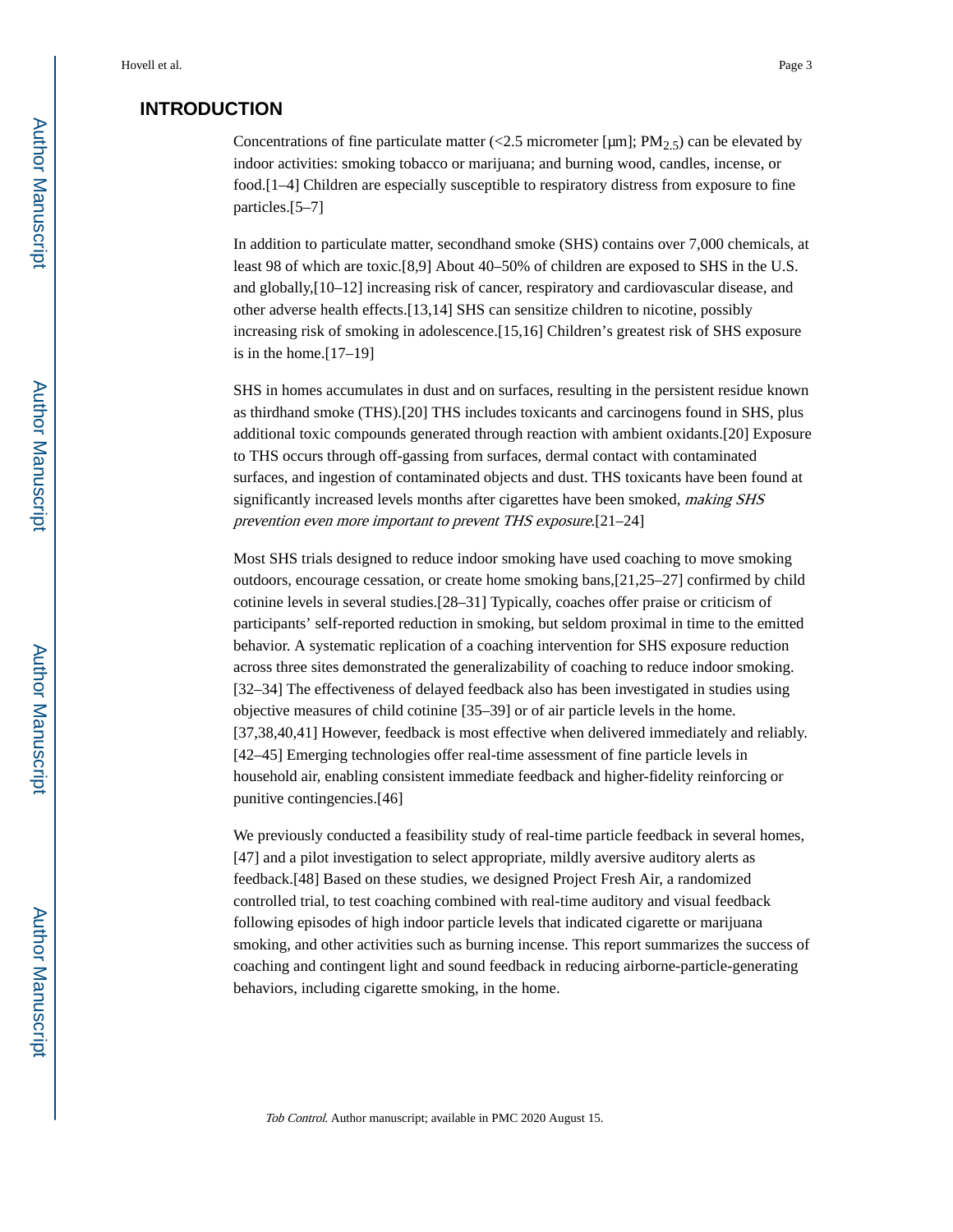# **METHODS**

Details of the methods of the Project Fresh Air trial, including a CONSORT diagram, are in our first published outcome report, which focused on average indoor particle levels, and demonstrated a decrease favoring the intervention group.[49] The current outcome report focused on behaviors that were directly targeted by the intervention—primarily indoor cigarette smoking, but also other behaviors capable of generating high concentrations of fine particles, such as smoking marijuana, and burning candles or incense. To objectively measure the target behaviors, we reviewed time series data from customized Dylos air particle monitors and identified "particle events" (PEs), operationalized as any episode during which indoor particle counts rapidly increased to a high level and remained above ambient levels for 1 minute or longer. Prior research showed that using a threshold of 15,000 counts per 0.01 ft<sup>3</sup> (53 million counts/m<sup>3</sup>) of fine air particles (sized 0.5–2.5 µm in diameter), captured all indoor cigarette smoking events.[47] Due to the high time cost and human error associated with visually counting events on a graph, we developed a computer algorithm to count PEs. Supplementary Appendix 1 provides details on a) visual identification of PEs; b) how the computer algorithm captured the essential "signature" of a PE; and c) validation of the algorithm against the visual method.

#### **Participants**

We recruited participants from local organizations during 2012 to 2015, enrolling 298 families. Study participation required: a parent or guardian 18 years or older; a smoker and a child under the age of 14 living in the home; English or Spanish speaker; and no plans of moving from San Diego County for at least three months.

Enrollment/randomization criteria were 3 PEs in the home during an initial eligibility determination period (≥ 7 days) and one or more of the following: report of child exposure to SHS in the home; report of either indoor cigarette smoking, a partial indoor smoking ban, or no indoor smoking ban; staff observation of tobacco smoking (or evidence of tobacco smoking) in the home.

#### **Study Design**

Assignment of sequentially consented participants to experimental condition was accomplished by randomizing one participant to either the intervention (coaching and realtime feedback) group or the control group, and then assigning the next participant to the other group to ensure a 1-to-1 ratio.

Two specially designed Dylos (DC1700) air particle monitors were installed in participants' homes, one in the room nearest to where most smoking occurred and the other in the room where the child slept, as reported by the participant. Monitors continuously measured air particle levels during Baseline, lasting on average 37.5±16.3 days, and Post Baseline lasting  $61.8\pm24.3$  days. (Figure 1.)On the first day of Baseline, we placed passive nicotine dosimeters within 2 feet of the monitors to measure air nicotine. After 7 days (at the end of the Pretest week), staff collected the dosimeters and conducted an interview with the consented parent/guardian, including socio-demographics, SHS exposure, and particle-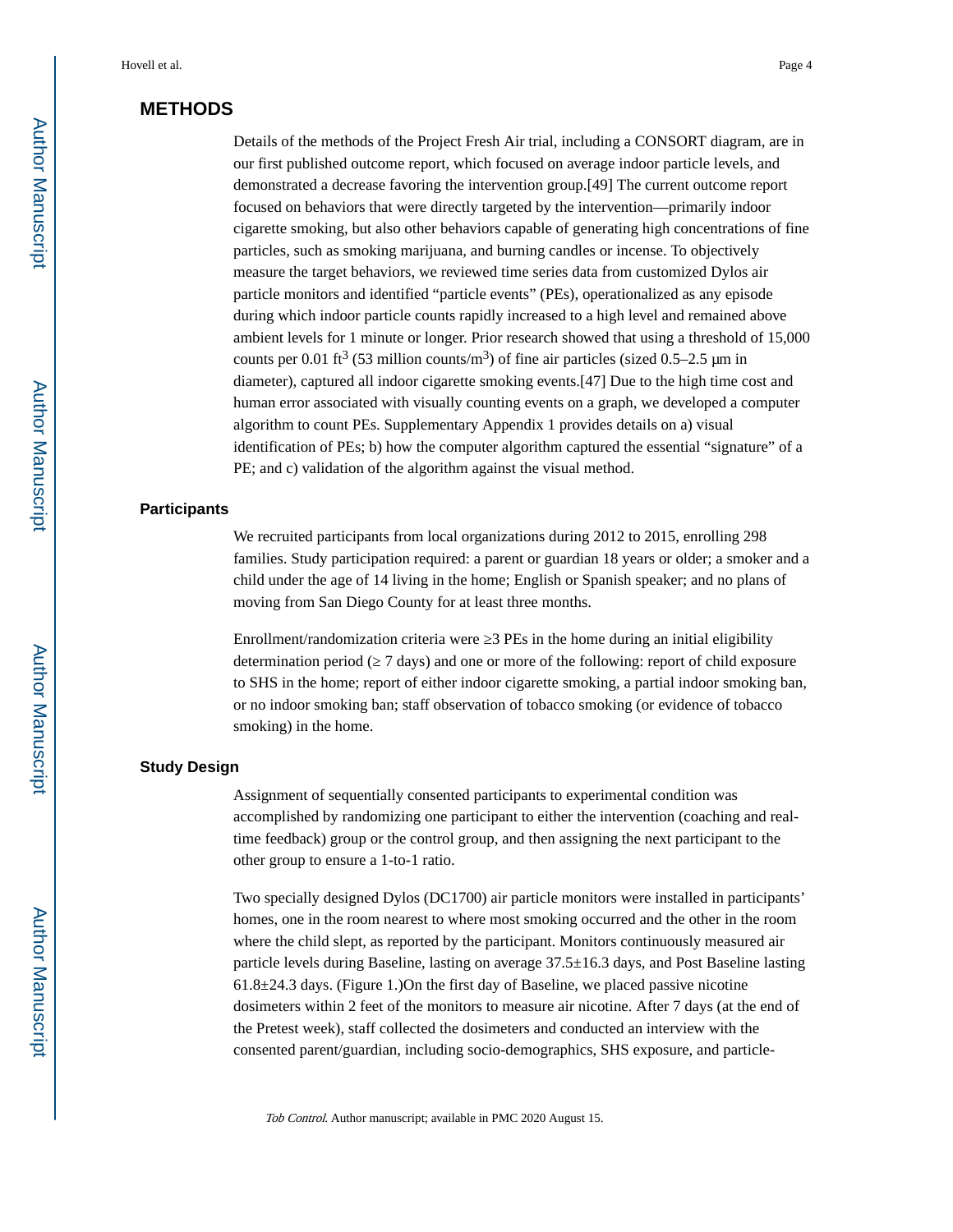generating behaviors during the prior 7 days. Seven days prior to study end, staff hung new nicotine dosimeters for the Posttest week. On the final day, we conducted a second interview, and collected nicotine dosimeters.

#### **Intervention**

Based on principles of behavior,[50] and our extension to the Behavioral Ecological Model, [51] the intervention was designed to reduce smoking in the home using real-time punishment contingencies (mildly aversive lights and sounds), social reinforcement contingencies (praise), and delayed graphic feedback. The contingency principle asserts that behavior is selected as a function of the consequences that followed previous similar behavior.[52] For example, the current intervention was designed to deliver aversive consequences almost immediately after a cigarette was lit indoors, in order to reduce future occurrences of lighting cigarettes indoors.

Air particle data transmitted via telemetry from intervention homes were reviewed by investigators several times each week, for a minimum of one week after the Pretest, to determine when to begin the feedback. When consensus was reached that PEs were stable or increasing, staff scheduled the first coaching visit with intervention participants, during which they initiated real-time feedback by enabling the behavioral module [48] attached to each monitor to emit a slightly aversive brief audible alert and a solid yellow LED light when air particle counts breached  $15,000$  per 0.01 ft<sup>3</sup>.[48] When particle counts reached 30,000 per 0.01 ft<sup>3</sup> (106 million counts/m<sup>3</sup>), a red blinking LED and a louder, more aversive brief sound were produced. A steady green light was displayed and no sound was emitted when particle levels were below the 15,000 count threshold.

During the intervention period, participants in the intervention group received up to four brief one-on-one coaching sessions where staff presented participants with time-series graphs of household air particle levels for the past week and discussed strategies to respond to the real-time feedback. These sessions used motivational interviewing and goal setting to help participants move smoking outside and reduce other particle-generating behaviors. Coaches promoted leaving the home before lighting a cigarette and praised reports of reducing indoor smoke by smoking outside, opening windows, using kitchen exhaust fans when cooking, and keeping windows and doors shut when smoking outside near the home.

#### **Measures**

**Particle counts—Each second, air monitors counted the number of fine particles per 0.01** ft<sup>3</sup> of air. Particle counts were averaged every 10 seconds and transmitted via a wireless network to a cloud-based server that enabled visualization in real time. Data analysts reviewed raw time-series data for anomalies. Across all homes, days with data that were indicative of monitor malfunction ( $n=182$  days; 0.63%) were removed along with 1286 (4.45%) days with ≥ 5 consecutive hours of missing data, leaving 27,443 days (94.92%) available for analysis. Missing data were typically due to interruption of electrical power, while monitor malfunctions were usually due to dirty monitors. We amended the study protocol to ensure thorough cleaning of monitors prior to reinstallation in subsequent homes.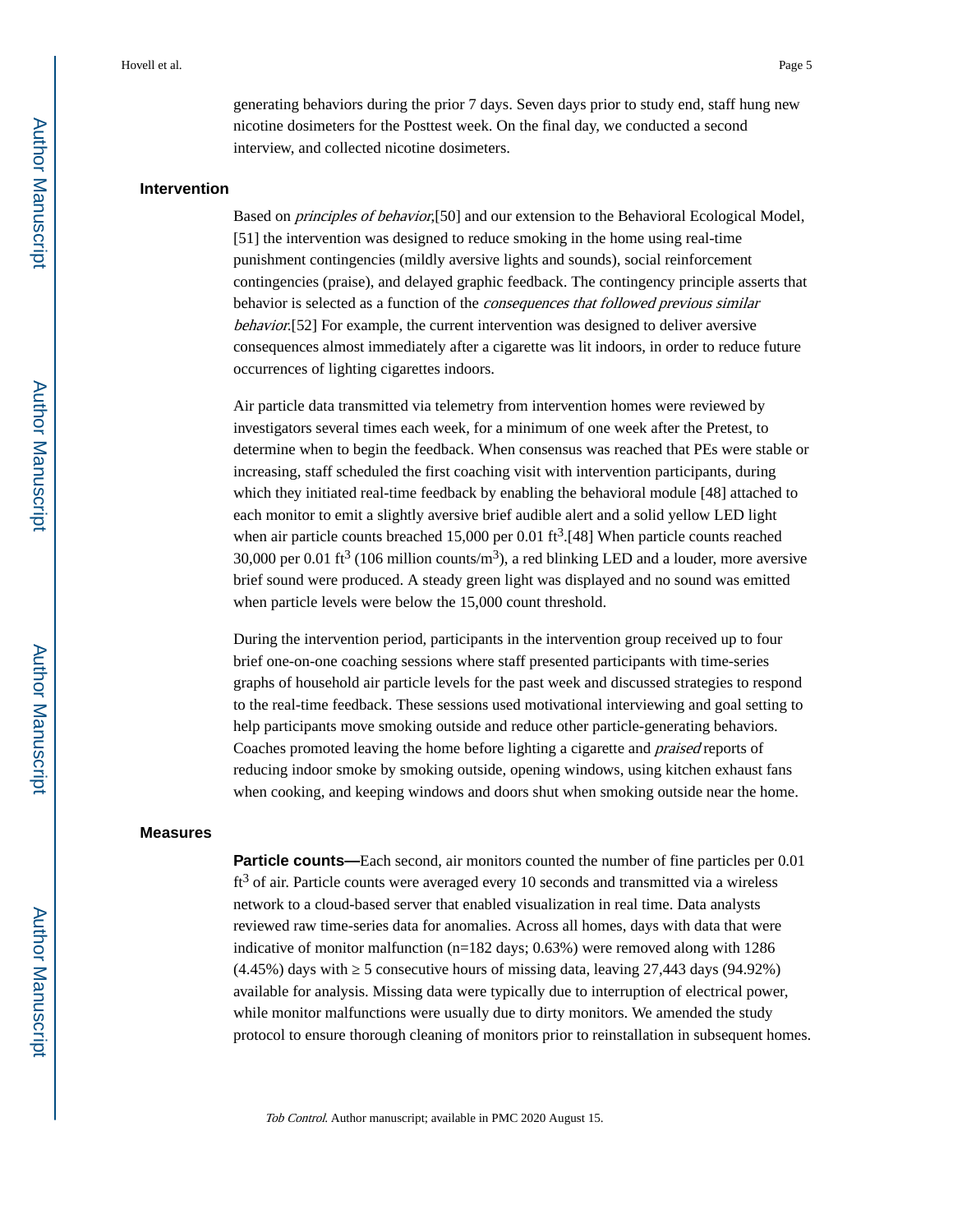**Interview measures—**During Pretest and Posttest interviews, participants reported the number of times they smoked/used cigarettes, other tobacco products, marijuana, or ecigarettes indoors over a 7-day period  $(1-3 \text{ times}, 4-6 \text{ times}, 7-9 \text{ times}, 10 \text{ times})$ , and the number of days (0–7) they burned incense/candles, fried with oil, swept/dusted/vacuumed the house, or burned food.

**Air nicotine—**Nicotine dosimeter assays [53] were conducted by liquid chromatography tandem mass spectrometry (LC-MS/MS) using electrospray ionization, and used to estimate average air nicotine concentration  $(\mu g/m^3)$ .

#### **Statistical Analysis**

We computed analyses using Stata 14[54], SPSS 25[55], and R 1.0.136 [56]. Intent-to-treat analysis [57] was used unless otherwise specified. All tests were two-tailed (alpha=.05).

**PE analysis—**We derived the PE outcome measure from counts by the monitor in the room nearest to where the participant reported that the most smoking occurred. Correlations of PEs with indoor air nicotine concentrations and reported particle-generating behaviors were computed for data from Pretest and Posttest, controlling for within-subjects repeated measures. PEs during Baseline and Post Baseline were described by group, using the interquartile range and geometric means.

To assess the intervention effect on PEs, an *interrupted time-series* (ITS) approach was used to analyze the repeated measures of PEs before and after the point of intervention.[58,59] The ITS procedure is appropriate for particle data collected continuously over approximately three months and for an intervention that imposed an abrupt discontinuity in environmental consequences for participants in the intervention group. ITS analyses have three notable advantages over comparing aggregated pre and post measures for control and intervention groups. For both intervention and control groups, the ITS analysis enables estimates of 1) the time-course of the outcome before the intervention began, providing a more accurate trajectory of the outcome in the absence of the intervention; 2) the change in outcome level at the intervention point, allowing inferences about effects immediately following initiation of the intervention; and 3) the time-course of the outcome across the intervention period, allowing inferences about trajectories during the intervention free from the influence of preintervention data.[60]

ITS analyses require specification of the date on which the intervention began[58]; therefore, we centered the data on the date of the first coaching visit for the intervention group (Day Zero), when real-time feedback was activated. As the control group did not receive an intervention, each control home's "intervention" start date (Day Zero) was set so that the number of days in the Baseline period matched that of the intervention home with which it was enrolled/randomized.

We implemented ITS analyses using a generalized linear mixed effects model with random intercepts and random slopes to account for differences in individual-level initial PEs and changes in PEs over time. These models handle data "missing at random" and data measured over irregular time intervals.[61] Due to over-dispersion, we modeled PEs per day assuming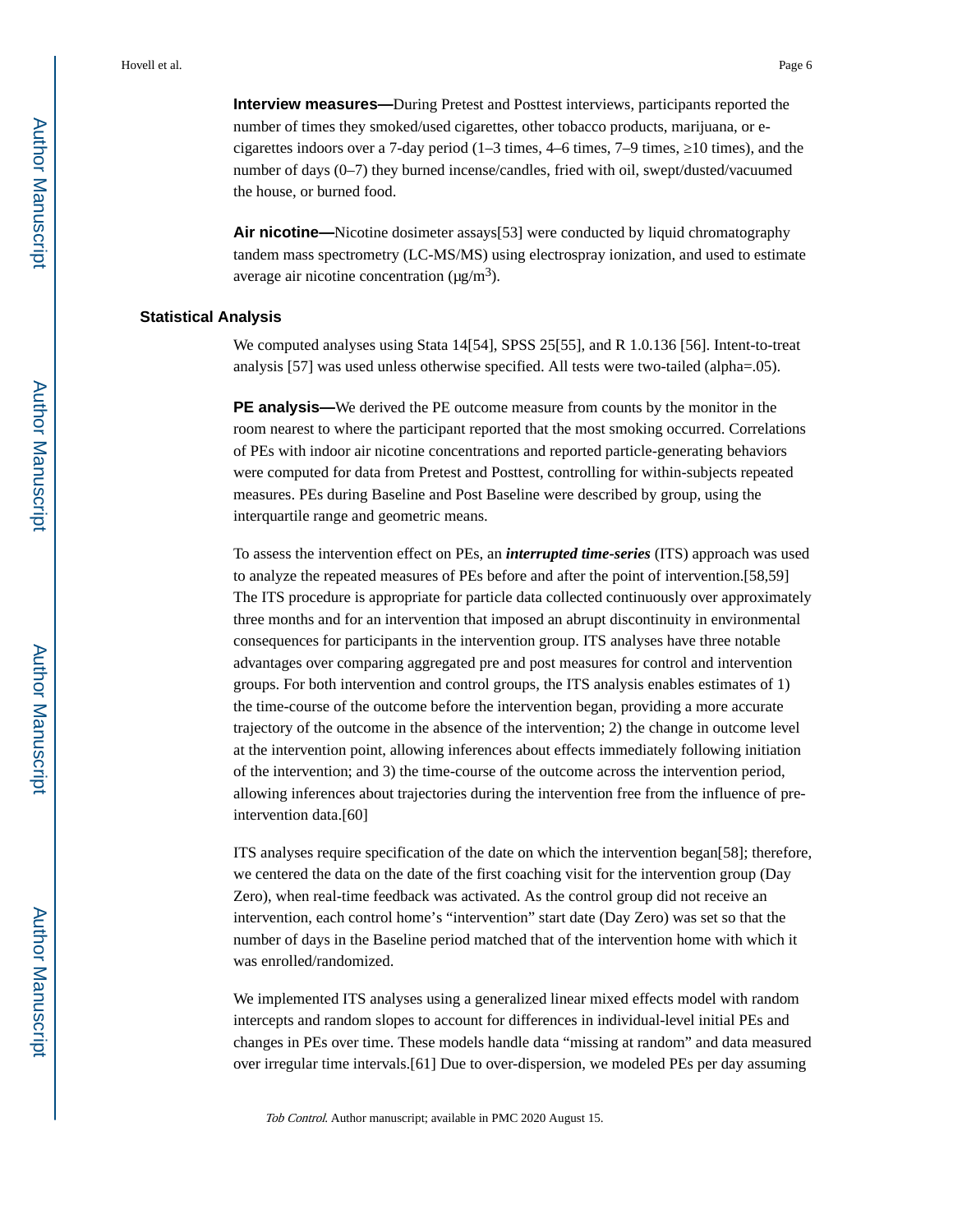a negative binomial distribution. We used an unstructured covariance structure to account for daily repeated measures within each home. The following regression model was fit:

$$
\ln(Y_{ti}) = \beta_0 + \beta_1 t + \beta_2 X_{ti} + \beta_3 t X_{ti} + \beta_4 Z_i + \beta_5 t Z_i + \beta_5 t Z_i + \beta_6 Z_i X_{ti} + \beta_7 t Z_i X_{ti} + u_{0i} + u_{1i} t + e_{ti}
$$

where  $Y_{ti}$  is the number of PEs for home i on day t (where  $t=1$  on Post Baseline day one), t is the number of days from the intervention start,  $X_{ti}$  is a binary variable indicating the Baseline ( $X_{\overline{t}}(0)$ ) or Post Baseline period ( $X_{\overline{t}}(1)$ ) for home *i*,  $Z_i$  is an indicator for group (1=control, 0=intervention),  $tX_{ti}$ ,  $tZ_i$ ,  $Z_iX_{ti}$  and  $tZ_iX_{ti}$  are interactions of the respective variables,  $u_{1i}t$  and  $e_{ti}$  are respectively the between-home intercept and slope error terms, and  $e_{ti}$ , is the residual for each observation. To facilitate interpretations of the estimated model parameters, results are shown in Figure 2 and Table 2.

Analysis of air nicotine and reported measures of particle-generating behaviors

All variables were log transformed to approximate a normal distribution. To accommodate repeated measures within homes, we tested differential group-by-time changes in means using the generalized estimating equations (GEE) procedure in Stata (xtgee), specifying a Gaussian distribution and unstructured correlation structure.

## **RESULTS**

#### **Baseline characteristics**

The mean age of enrolled adults was 32.94 years (SD=8.54), with 37.24% having a high school education or less. Households had a mean of 4.86 occupants (SD=1.59), with an average of 2.66 adults (SD=1.08) and 2.19 children (SD=1.18). Enrolled children had a mean age of 4.06 (SD=3.58); almost half (46.98%) were female. The median annual income was between  $$20,000 - $29,999$ . A mean of 1.60 smokers (SD=0.77) lived in the homes. (Supplementary Table 1) ( Additional sample characteristics are in Table 1 of: [https://](https://doi.org/10.1016/j.amepre.2017.10.017) [doi.org/10.1016/j.amepre.2017.10.017\)](https://doi.org/10.1016/j.amepre.2017.10.017)

#### **PE results**

**Descriptives—**Supplementary Table 2 shows the geometric mean and distributions of PEs per day for each group during the Baseline and Post Baseline periods. Median PEs per day for the control and intervention groups respectively were 0.55 and 0.60 during Baseline and 0.56 and 0.47 during Post Baseline. Details of distributions are in Supplementary Table 2.

**Validation correlations—**PEs per day were correlated with air nicotine levels in the expected direction and with reported behaviors that typically generate PEs. The correlation with PEs was strongest for air nicotine and for indoor cigarette smoking (Table 1).

#### **Interrupted time-series**

**During Baseline:** For the intervention group, the slope of the Baseline PE trajectory was not significantly different from zero (β**1=**0.001: p=0.48, Figure 2 and Table 2). Neither the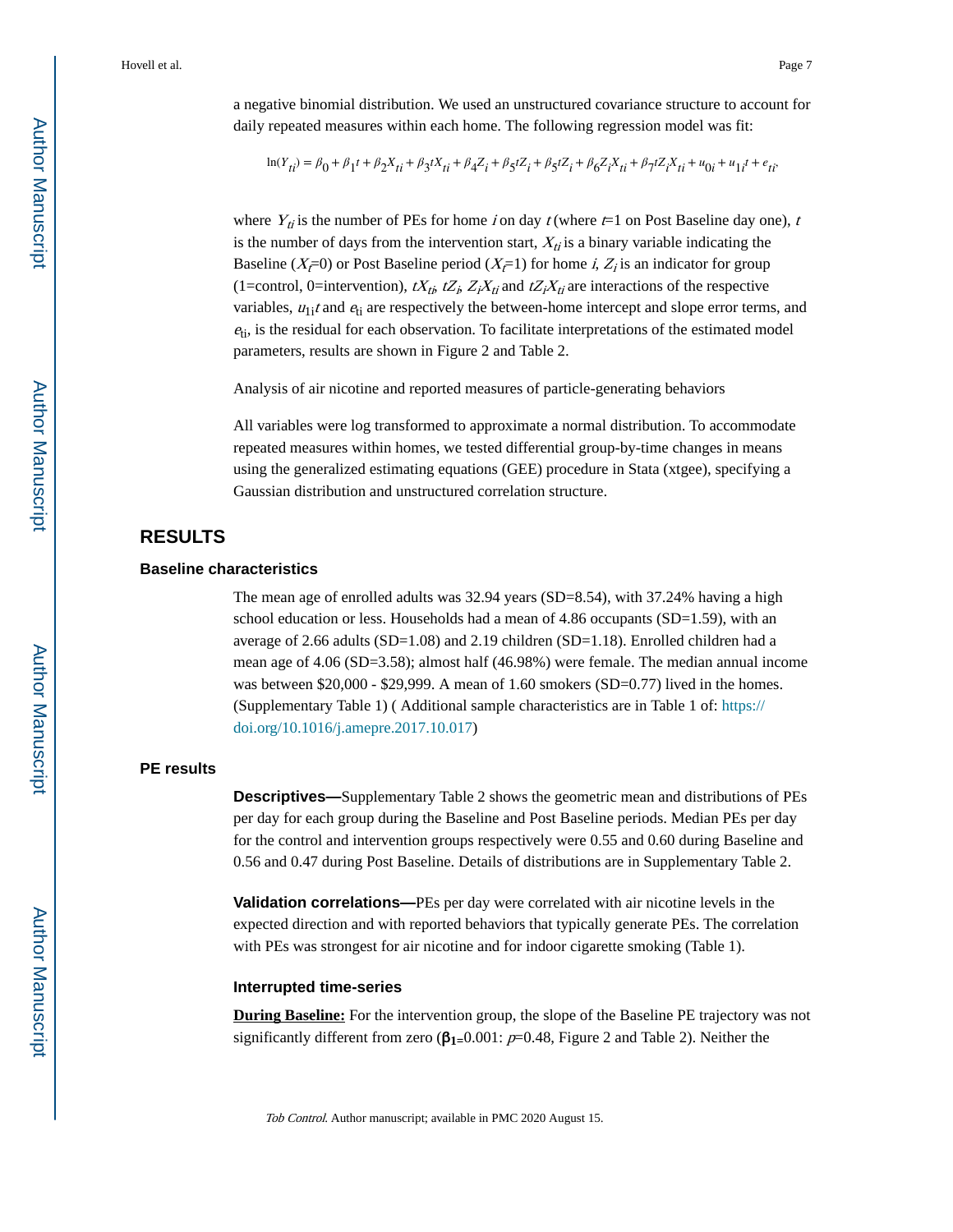intercepts ( $\beta_4 = -0.156$ :  $p = 0.31$ ) nor the slopes ( $\beta_5 = -0.003$ :  $p = 0.25$ ) of the Baseline PE trajectories were significantly different by group, consistent with random assignment.

**Immediately after intervention initiation:** There was a significant 19.35% reduction in the predicted number of PEs from the last Baseline day (Day Zero) to the first Post Baseline day (Day One) for the intervention group (β**2**: p<0.001; this percent change in intervention-group effect was computed as:  $[e^{3^2} - 1]^*100$ ; Table 2). For the control group, the number of PEs on the first day of Post Baseline was slightly (7.36%) higher than on the last day of Baseline, but the increase was not statistically significant (p=0.09; Supplementary Table 3; percent change in control-group effect =  $[e^{\beta 2+\beta 6} - 1]^*100$ ; Table 2). The immediate intervention effect—defined as the difference between the effect in the intervention group  $(e^{i\beta 2})$  and the effect in the control group ( $e^{\beta 2+\beta 6}$ ) relative to the effect in the control group—quantified the change in PEs attributable to the intervention immediately following coaching visit 1 and initiation of real-time feedback, yielding a 24.87% larger reduction in PEs within the intervention group vs. controls (**β**<sub>6</sub>: p<0.001; Supplementary Table 3; computed as: {[e<sup>β2</sup>  $e^{\beta 2+\beta 6}$ ] /  $e^{\beta 2+\beta 6}$ }\*100; Table 2).

**During Post Baseline:** For the intervention group, the slope of the trajectory of estimated PEs significantly decreased during Post Baseline (β**3**: p<0.001). There was a significant between-group difference in the change in the slope of the trajectory from the Baseline to the Post Baseline period, with the intervention group having a larger decrease in slope (β**7**:  $p=0.04$ ).

**Sensitivity analyses:** To test the robustness of results, linear mixed effects models were also analyzed for: (a) the subset of data points that omit 138 outliers having an Anscombe residual 3 standard deviations from the mean[62]; (b) the subset of homes having at least 7 days of PE data in both Baseline and Post Baseline (n=280). Results for these subsets were not appreciably different from results in Table 2.

#### **Air nicotine and reported behavior results**

GEE analyses revealed a significant group by time effect on several variables (Table 3). A statistically significant greater decrease in geometric mean levels was found in the intervention group than in the control group for air nicotine concentration (−6.62%), cigarette smoking (−8.65%), e-cigarette use (−11.33%), and frying with oil (−17.97%). A near-significant greater decrease for marijuana smoking (−9.15%) was found (p=.057). For burning food, there was a significantly greater *increase* (31.21%) in the intervention group. All significant effects held when analyses were limited to a consistent cohort (i.e., homes that had non-missing results for a given measure at both pretest and posttest).

### **DISCUSSION**

#### **Summary of outcomes**

The first published outcome study from our Project Fresh Air trial focused on mean indoor particle concentrations and found a 13.1% greater decrease in the geometric mean level of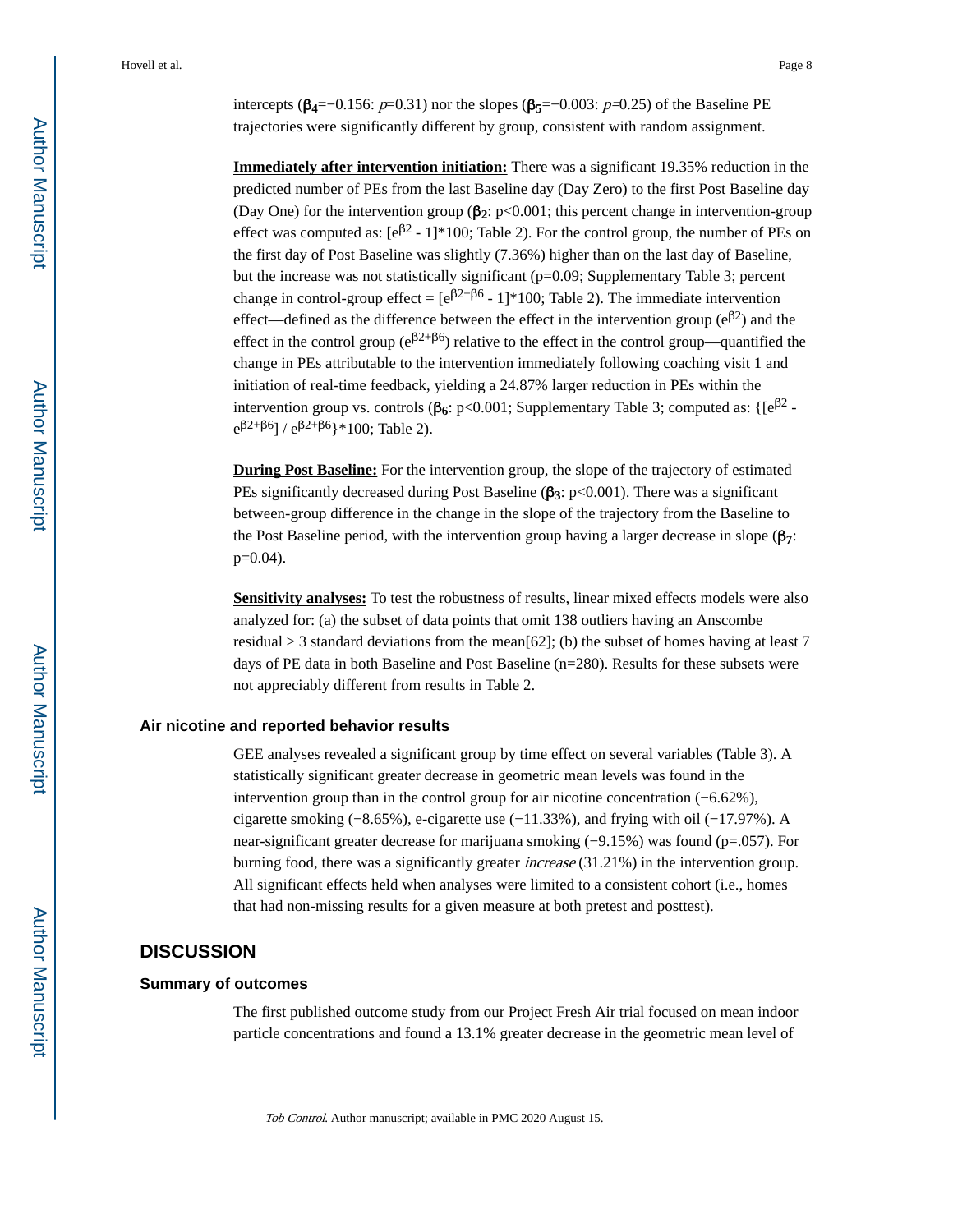airborne particles in the experimental group vs. controls, demonstrating the capacity of the intervention to improve overall air quality in homes with smokers and children.[49]

The current study focused on behaviors generating high concentrations of fine air particles in the home, and especially on behaviors that generate "particle events" (PEs). Both components of the intervention—alerts from the monitor, and coaching from staff that included presentation of historical charts of PEs over the past week—sought to reduce activities that triggered aversive lights and sounds. Thus, the outcome selected for analysis was based on the high-particle-level-generating behaviors on which we intervened by delivering coaching and immediate contingent consequences that were more consistent than intermittent coaching sessions. [52,63]

We observed two main intervention effects on PEs, both favoring the intervention group. First, there was a significantly greater reduction in PEs immediately after the intervention began. Second, there was a significantly faster decline in PEs over the course of the intervention period. Given the modest but consistent validation correlations of PEs with air nicotine and with reported measures of behaviors such as tobacco and marijuana smoking, as well as burning of incense or candles, we are confident that the observed decreases in PEs represented reductions in these particle-generating behaviors. Moreover, the differential group-by-time decrease in PE counts was paralleled by differential group-by-time decreases in air nicotine, cigarette smoking, and e-cigarette use, which were larger in the intervention group, suggesting convergent validity.

Collectively, these results support the inference that indoor smoking—the primary behavior targeted by the intervention—was reduced by real-time aversive lights and sounds presented upon the occurrence of elevated particle concentrations along with coaching that emphasized moving smoking outside the home.

Our findings are ground-breaking because feedback on behaviors generating high particle levels was provided in real time, and our outcome measures were collected continuously over the entire duration of study participation. Previous studies have been limited by using delayed air particle level feedback employed only episodically.[37,38,40,41]

### **Limitations**

We installed, air nicotine dosimeters in homes only during the Pretest and Posttest weeks, sampling only subsets of the entire study timeframe on which PE outcome analyses were based.

Not all homes in the intervention condition received the intended intervention in full, due to missed coaching sessions or problems with the monitor alert feedback. Post Baseline data collection was attenuated due to loss to follow-up in both groups. Primary analyses therefore used the conservative intent-to-treat approach; sensitivity analyses corroborated results.

We presented aversive lights and sounds—mildly punitive consequences—contingent on behaviors that generated air particles, but a punishment strategy is typically not attractive to clinicians or their patients. Moreover, punishment can have undesired side effects, including counter-aggression.[64] During the intervention, a few families turned off or damaged the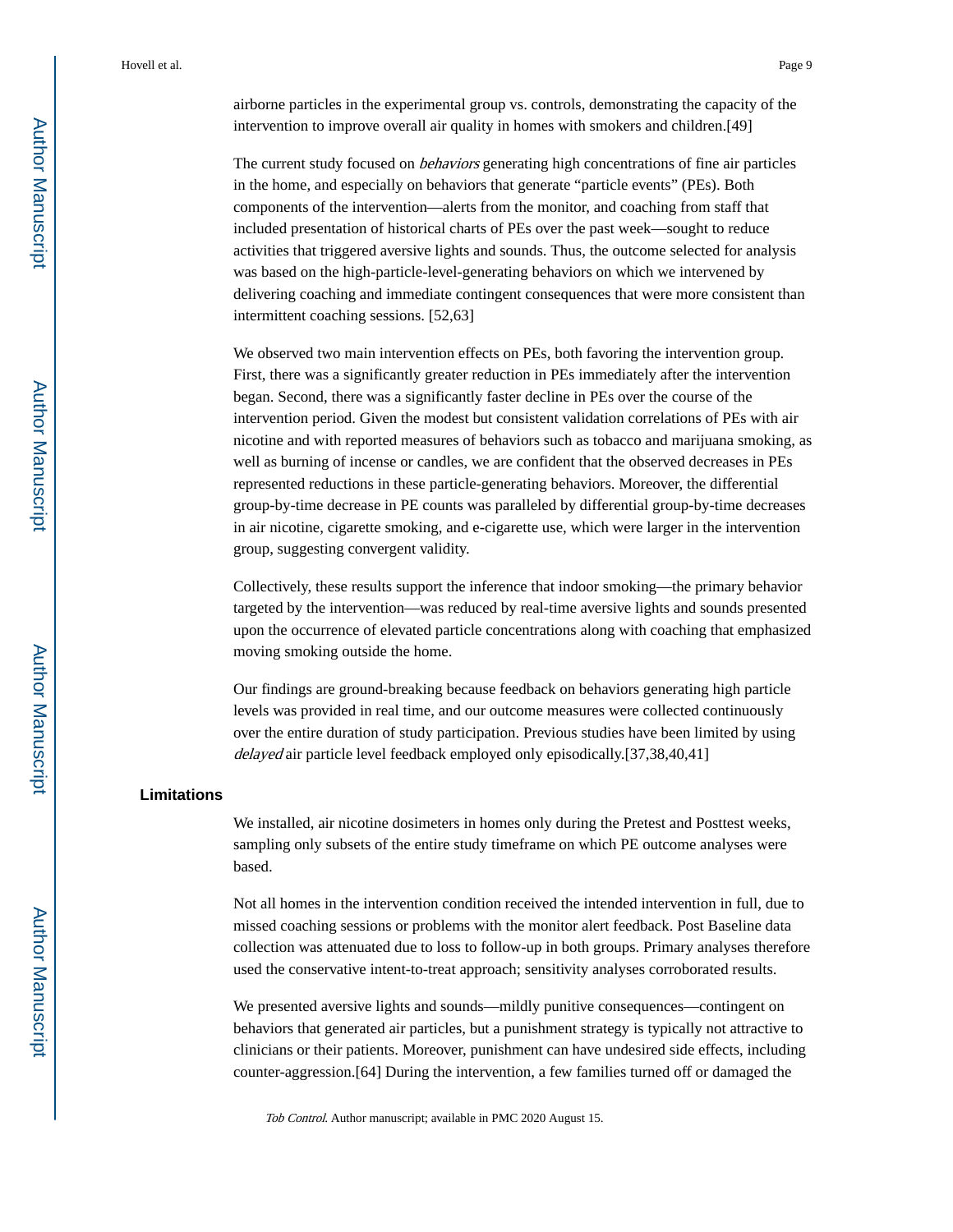equipment, or called us to collect it. Despite our use of aversive consequences, and the inherent emotional distress caused by delaying a cigarette, such overt avoidance behavior among intervention participants was remarkably infrequent.

Neither the real-time feedback nor the PE measure of behavior distinguished the source of the particles, so we were unable to quantify the relative contributions to PE counts in the home made by various types of behaviors. However, given that the strongest association was with air nicotine, it appears our PE measure captured indoor tobacco smoking. Future intervention studies should make use of more specific measures that can pinpoint smoking or other types of behavior, and should convey all feedback to participants in real time.

#### **Implications**

Improvements in real-time monitoring specificity would enable the discrimination of sources. For example, currently available real-time nicotine monitors using state-of-the-art sensing technology and algorithms are able to more specifically detect tobacco smoke.[65] Miniaturization of the monitor to make it wearable would enable estimates of particle/SHS exposure specific to individuals. Such refinements might make the device practical as part of preventive pediatric telemedicine or ongoing evaluation of the toxic environments of homes for patients under care.

This study offered precise use of principles of behavior as applied to smoking. Lights and sounds punished smoking behavior, and coaching sessions using Motivational Interviewing prompted parents to plan new ways of avoiding smoking in the home. By emphasizing the participant's best ideas about what might help them avoid smoking in the home and also help them avoid aversive signals, we set the stage to socially reinforce novel and practical plans to avoid smoking in the home. Our results showed that principles of behavior worked and did so under less than ideal conditions.

Additional research is needed to determine the effects on indoor smoking due solely to realtime contingencies of reinforcement and/or punishment. Future studies should test shaping procedures to gradually achieve reduction goals using reinforcing consequences instead of punishing consequences to shape behavior that might be sustained. Theoretically, such shaping procedures would be more powerful and more acceptable to the smoker.[66] Microincentives, successfully used to increase walking,[67,68] should be tested as reinforcing consequences for smoking only outside the home and car.

New technology now offers opportunities to shape precise and subtle changes in behavior by equipping homes with multiple real-time sensors having the capability to "speak to the family", approximating real verbal interactions. Future trials should test such feedback for families with high-risk children and/or adults in order to test the degree to which vulnerable family members experience reduced severity of asthma or fewer potentially fatal outcomes (e.g. myocardial infarction) relative to controls. This trial sets the stage for a series of new studies that may more effectively protect children and adults by strengthening the depth and breadth of machine-based contingencies for altering smoking behavior.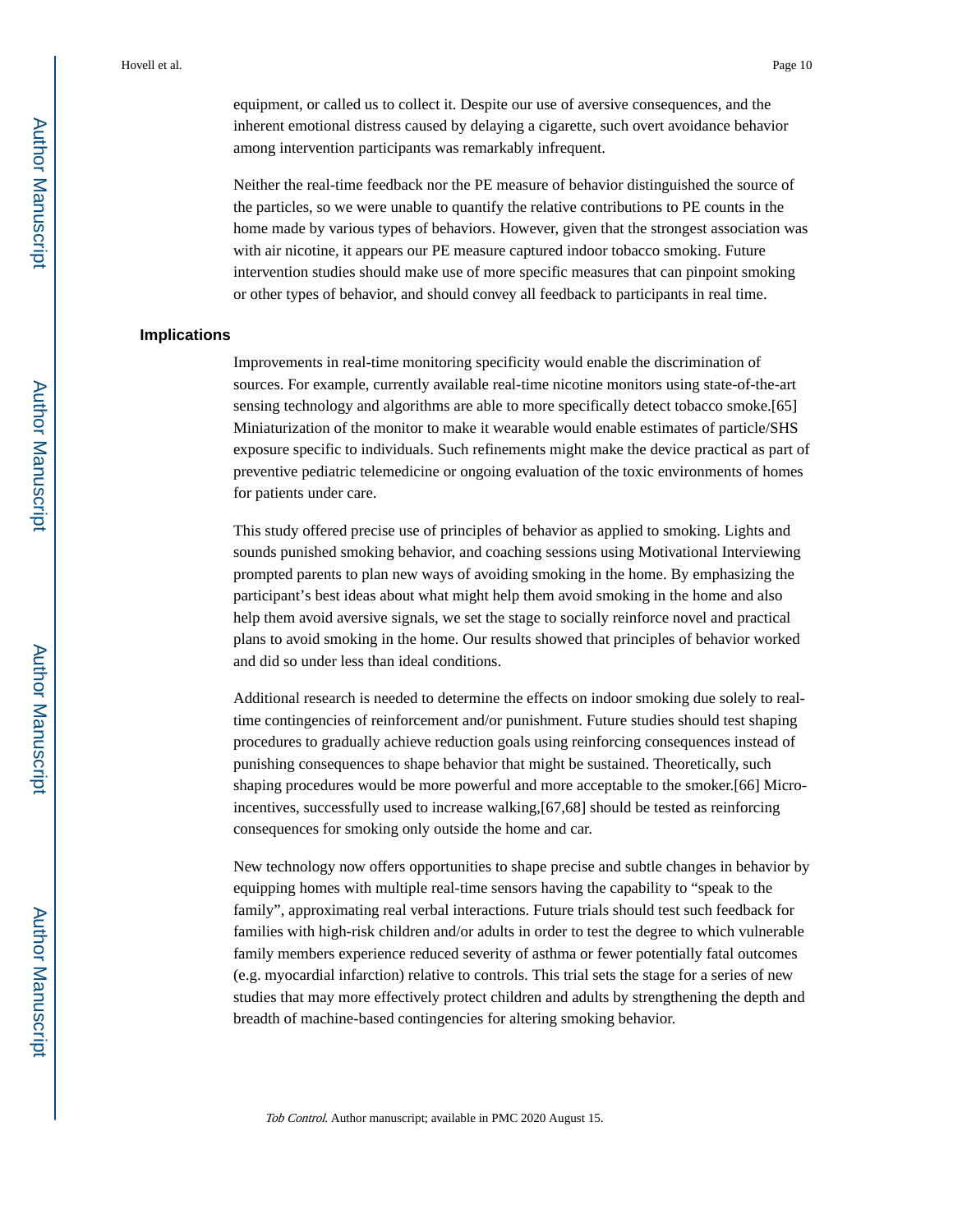#### **Conclusion**

This study presents compelling evidence that providing participants with coaching and realtime mildly aversive feedback for events generating high air particle levels in their homes is effective at decreasing the frequency of smoking events, as well as other particle-generating events. Our results are promising for future control of smoke exposure among high-risk populations, such as exposed children living with smokers.

# **Supplementary Material**

Refer to Web version on PubMed Central for supplementary material.

# **Acknowledgements**

Research reported in this publication was supported by Grant Number R01HL103684 awarded to Dr. Melbourne Hovell and the SDSU Research Foundation (SDSURF) from the National Heart, Lung, and Blood Institute of the National Institutes of Health. The content is solely the responsibility of the authors and does not necessarily represent the official views of the National Institutes of Health, SDSU, the SDSURF or other agencies.

The views expressed reflect the results of research conducted by the authors and do not necessarily reflect the official policy or position of the Department of the Navy, the Department of Defense, or the U.S. Government.

We thank Project Fresh Air staff, interns, supervisors, and other collaborators for their contribution to the implementation of the study. We are grateful to the households that participated in the study, the agencies (including the US Navy Medical Center, 2–1-1 San Diego, San Diego County Women, Infants, and Children (WIC) service programs, and Scripps Mercy Well-Being Clinic) that assisted us with participant recruitment, and our Data Safety and Monitoring Board members. We acknowledge Dr. William Riley for advising the PI for the initial launch of the trial and extending our time by one extra year to enable new technology preparation.

John Bellettiere was funded in part by a training grant provided by the National Institutes of Health (T32HL079891-11).

Marie Boman-Davis was funded in part by a Transdisciplinary Training for Predoctoral Behavioral Scientists, Ruth L. Kirschstein National Research Service Award (NRSA) Institutional Training Grant (T32), awarded to Dr. Melbourne Hovell at San Diego State University by the National Institute of General Medical Sciences, National Institutes of Health (T32 GM084896).

**Funding Source:** Research reported in this publication was supported by the National Heart, Lung, and Blood Institute of the National Institutes of Health under award number RO1HL103684.

# **References**

- 1. Wallace LA, Mitchell H, O'Connor GT, et al. Particle concentrations in inner-city homes of children with asthma: the effect of smoking, cooking, and outdoor pollution. Environ Health Perspect 2003;111:1265–72. [PubMed: 12842784]
- 2. McCormack MC, Breysse PN, Hansel NN, et al. Common household activities are associated with elevated particulate matter concentrations in bedrooms of inner-city Baltimore pre-school children. Environ Res 2008;106:148–55. doi:10.1016/j.envres.2007.08.012 [PubMed: 17927974]
- 3. Glytsos T, Ondráček J, Džumbová L, et al. Characterization of particulate matter concentrations during controlled indoor activities. Atmos Environ 2010;44:1539–49. doi:10.1016/j.atmosenv. 2010.01.009
- 4. Klepeis NE, Bellettiere J, Hughes SC, et al. Fine particles in homes of predominantly lowincome families with children and smokers: Key physical and behavioral determinants to inform indoor-Airquality interventions. PLoS One 2017;12. doi:10.1371/journal.pone.0177718
- 5. Dockery DW, Speizer FE, Stram DO, et al. Effects of inhalable particles on respiratory health of children. Am Rev Respir Dis 1989;139:587–94. doi:10.1164/ajrccm/139.3.587 [PubMed: 2923355]

Author Manuscript

Author Manuscript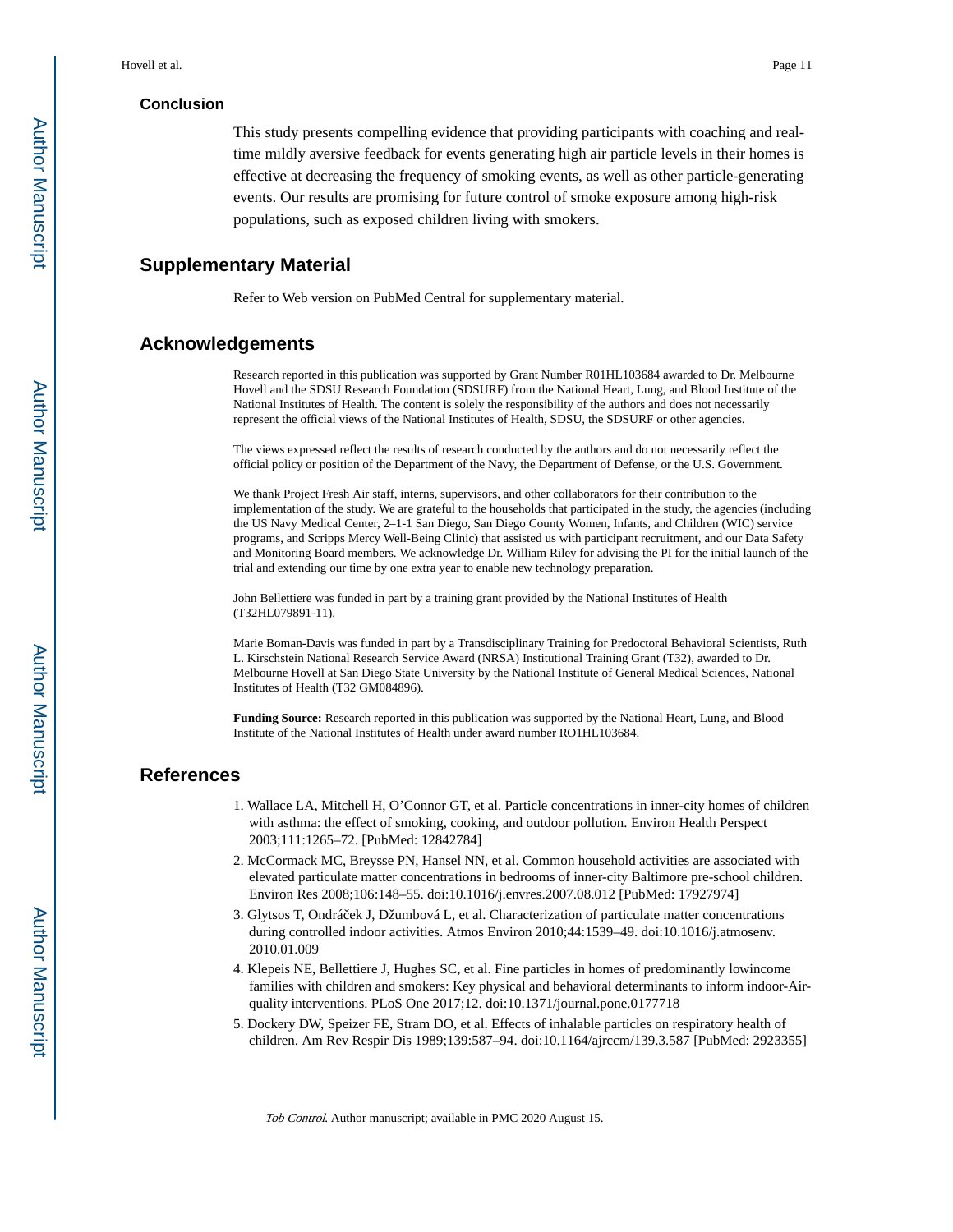- 6. Schwartz J Air Pollution and Children's Health. Pediatrics 2004;113:1037–43. doi:10.1542/peds. 113.4.S1.1037 [PubMed: 15060197]
- 7. Bates DV The effects of air pollution on children. In: Environmental Health Perspectives. 1995 49– 53. doi:10.2307/3432345
- 8. Talhout R, Schulz T, Florek E, et al. Hazardous compounds in tobacco smoke. Int J Environ Res Public Health 2011;8:613–28. doi:10.3390/ijerph8020613 [PubMed: 21556207]
- 9. Rodgman A, Perfetti TA. The Chemical Components of Tobacco and Tobacco Smoke. 2nd ed. New York: : CRC Press, Taylor and Francis Group 2009.
- 10. Centers for Disease Control and Prevention. Vital signs: nonsmokers' exposure to secondhand smoke --- United States, 1999–2008. MMWR Morb Mortal Wkly Rep 2010;59:1141–6. doi:mm5935a4 [pii] [PubMed: 20829748]
- 11. Centers for Disease Control and Prevention. Vital Signs: Disparities in Nonsmokers' Exposure to Secondhand Smoke — United States, 1999–2012. MMWR Morb Mortal Wkly Rep 2015;64:103– 8. [PubMed: 25654612]
- 12. Mbulo L, Palipudi KM, Andes L, et al. Secondhand smoke exposure at home among one billion children in 21 countries: findings from the Global Adult Tobacco Survey (GATS). Tob Control 2016;25:e95–100. doi:10.1136/tobaccocontrol-2015-052693 [PubMed: 26869598]
- 13. U.S. Department of Health and Human Service. The Health Consequences of Involuntary Exposure to Tobacco Smoke. 2006.
- 14. U.S. Department of Health and Human Services. The Health Consequences of Smoking—50 Years of Progress The Health Consequences of Smoking —50 Years of Progress. 2014.
- 15. Lessov-Schlaggar CN, Wahlgren DR, Liles S, et al. Sensitivity to secondhand smoke exposure predicts smoking susceptibility in 8–13-year-old never smokers. J Adolesc Heal 2011;48:234–40. doi:10.1016/j.jadohealth.2010.06.016
- 16. Lessov-Schlaggar CN, Wahlgren DR, Liles S, et al. Sensitivity to secondhand smoke exposure predicts future smoking susceptibility. Pediatrics 2011;128. doi:10.1542/peds.2010-3156
- 17. Apelberg BJ, Hepp LM, Avila-Tang E, et al. Environmental monitoring of secondhand smoke exposure. Tob Control 2013;22:147–55. doi:10.1136/tobaccocontrol-2011-050301 [PubMed: 22949497]
- 18. Semple S, Apsley A, Azmina Ibrahim T, et al. Fine particulate matter concentrations in smoking households: just how much secondhand smoke do you breathe in if you live with a smoker who smokes indoors? Tob Control 2015;24:e205–11. doi:10.1136/tobaccocontrol-2014-051635 [PubMed: 25331379]
- 19. Butz AM, Breysse P, Rand C, et al. Household smoking behavior: Effects on indoor air quality and health of urban children with asthma. Matern Child Health J 2011;15:460–8. doi:10.1007/ s10995-010-0606-7 [PubMed: 20401688]
- 20. Matt GE, Quintana PJE, Destaillats H, et al. Thirdhand tobacco smoke: emerging evidence and arguments for a multidisciplinary research agenda. Environ Health Perspect 2011;119:1218–26. doi:10.1289/ehp.1103500 [PubMed: 21628107]
- 21. Rosen L, Noach M, Winickoff J, et al. Parental smoking cessation to protect young children: a systematic review and meta-analysis. Pediatrics 2012;129:141–52. doi:10.1542/2011-0249 [PubMed: 22201152]
- 22. Ferrante G, Simoni M, Cibella F, et al. Third-hand smoke exposure and health hazards in children. Monaldi Arch Chest Dis 2013;79:38–43. doi:10.4081/monaldi.2013.108 [PubMed: 23741945]
- 23. Jacob P, Benowitz NL, Destaillats H, et al. Thirdhand Smoke: New Evidence, Challenges, and Future Directions. Chem Res Toxicol 2017;30:270–94. doi:10.1021/acs.chemrestox.6b00343 [PubMed: 28001376]
- 24. Hovell MF, Hughes SC. The behavioral ecology of secondhand smoke exposure: A pathway to complete tobacco control. Nicotine Tob Res 2009;11:1254–64. doi:10.1093/ntr/ntp133 [PubMed: 19776346]
- 25. Gehrman CA, Hovell MF. Protecting children from environmental tobacco smoke (ETS) exposure: a critical review. Nicotine Tob Res 2003;5:289–301. doi:10.1080/1462220031000094231 [PubMed: 12791524]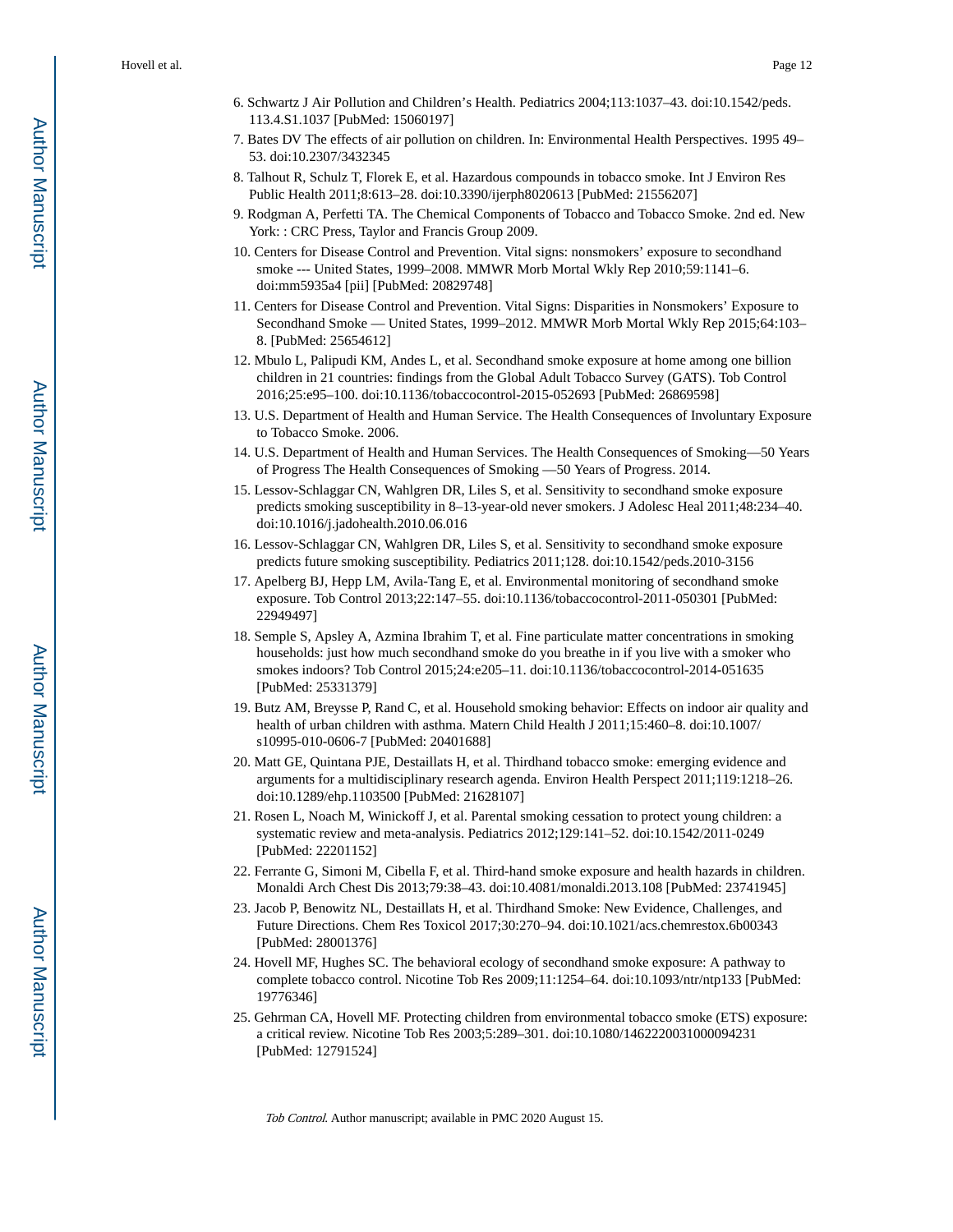- 26. Rosen LJ, Myers V, Winickoff JP, et al. Effectiveness of interventions to reduce tobacco smoke pollution in homes: A systematic review and meta-analysis. Int. J. Environ. Res. Public Health 2015;12:16043–59. doi:10.3390/ijerph121215038 [PubMed: 26694440]
- 27. Rosen LJ, Myers V, Hovell M, et al. Meta-analysis of parental protection of children from tobacco smoke exposure. Pediatrics 2014;133:698–714. doi:10.1542/peds.2013-0958 [PubMed: 24664094]
- 28. Hovell MF, Zakarian JM, Matt GE, et al. Effect of counselling mothers on their children's exposure to environmental tobacco smoke: randomised controlled trial. BMJ 2000;321:337–42. doi: 10.1136/BMJ.321.7257.337 [PubMed: 10926589]
- 29. Hovell MF, Zakarian JM, Wahlgren DR, et al. Reducing children's exposure to environmental tobacco smoke: the empirical evidence and directions for future research. Tob Control 2000;9 Suppl 2:II40–7. doi:10.1136/TC.9.SUPPL\_2.II40 [PubMed: 10841590]
- 30. Hovell MF, Meltzer SB, Zakarian JM, et al. Reduction of environmental tobacco smoke exposure among asthmatic children: A controlled trial. Chest 1994;106:440–6. doi:10.1378/chest.106.2.440 [PubMed: 7774317]
- 31. Hovell MF, Meltzer SB, Wahlgren DR, et al. Asthma management and environmental tobacco smoke exposure reduction in Latino children: a controlled trial. Pediatrics 2002;110:946–56. [PubMed: 12415035]
- 32. Kegler MC, Bundy L, Haardörfer R, et al. A minimal intervention to promote smoke-free homes among 2–1-1 callers: A randomized controlled trial. Am J Public Health 2015;105:530–7. doi: 10.2105/AJPH.2014.302260 [PubMed: 25602863]
- 33. Williams RS, Stollings JH, Bundy Ł, et al. A Minimal Intervention to Promote Smoke-Free Homes among 2–1-1 Callers: North Carolina Randomized Effectiveness Trial. PLoS One 2016;11:e0165086. doi:10.1371/journal.pone.0165086 [PubMed: 27806060]
- 34. Mullen PD, Savas LS, Bundy ŁT, et al. Minimal intervention delivered by 2–1-1 information and referral specialists promotes smoke-free homes among 2–1-1 callers: a Texas generalisation trial. Tob Control 2016;25:i10–8. doi:10.1136/tobaccocontrol-2016-053045 [PubMed: 27697943]
- 35. Wilson SR, Yamada EG, Sudhakar R, et al. A controlled trial of an environmental tobacco smoke reduction intervention in low-income children with asthma. Chest 2001;120:1709–22. doi: 10.1378/chest.120.5.1709 [PubMed: 11713157]
- 36. Wilson SR, Farber HJ, Knowles SB, et al. A randomized trial of parental behavioral counseling and cotinine feedback for lowering environmental tobacco smoke exposure in children with asthma: results of the LET'S Manage Asthma trial. Chest 2011;139:581–90. doi:10.1378/chest.10-0772 [PubMed: 20864611]
- 37. Wilson I, Semple S, Mills LM, et al. REFRESH--reducing families' exposure to secondhand smoke in the home: a feasibility study. Tob Control 2013;22:e8. doi:10.1136/ tobaccocontrol-2011-050212 [PubMed: 22615325]
- 38. Harutyunyan A, Movsisyan N, Petrosyan V, et al. Reducing children's exposure to secondhand smoke at home: a randomized trial. Pediatrics 2013;132:1071–80. doi:10.1542/peds.2012-2351 [PubMed: 24190686]
- 39. Hovell MF, Wahlgren DR, Liles S, et al. Providing coaching and cotinine results to preteens to reduce their secondhand smoke exposure: A randomized trial. Chest 2011;140:681–9. [PubMed: 21474574]
- 40. Ratschen E, Thorley R, Jones L, et al. A randomised controlled trial of a complex intervention to reduce children's exposure to secondhand smoke in the home. Tob Control 2017;:tobaccocontrol-2016–053279. doi:10.1136/tobaccocontrol-2016-053279
- 41. Semple S, Turner S, O'Donnell R, et al. Using air-quality feedback to encourage disadvantaged parents to create a smoke-free home: Results from a randomised controlled trial. Environ Int 2018;120:104–10. doi:10.1016/j.envint.2018.07.039 [PubMed: 30076982]
- 42. Honig WK, editor. Operant behavior: areas of research and application. New York, NY: : Appleton-Century-Crofts 1966.
- 43. Honig WK, Staddon JER, editors. Handbook of operant behavior. Englewood Cliffs; London: : Prentice-Hall 1977.
- 44. Morse WH. Intermittent Reinforcement In: Honig WK, ed. Operant Behavior. New York: : Appleton-Century-Crofts 1966 52–108.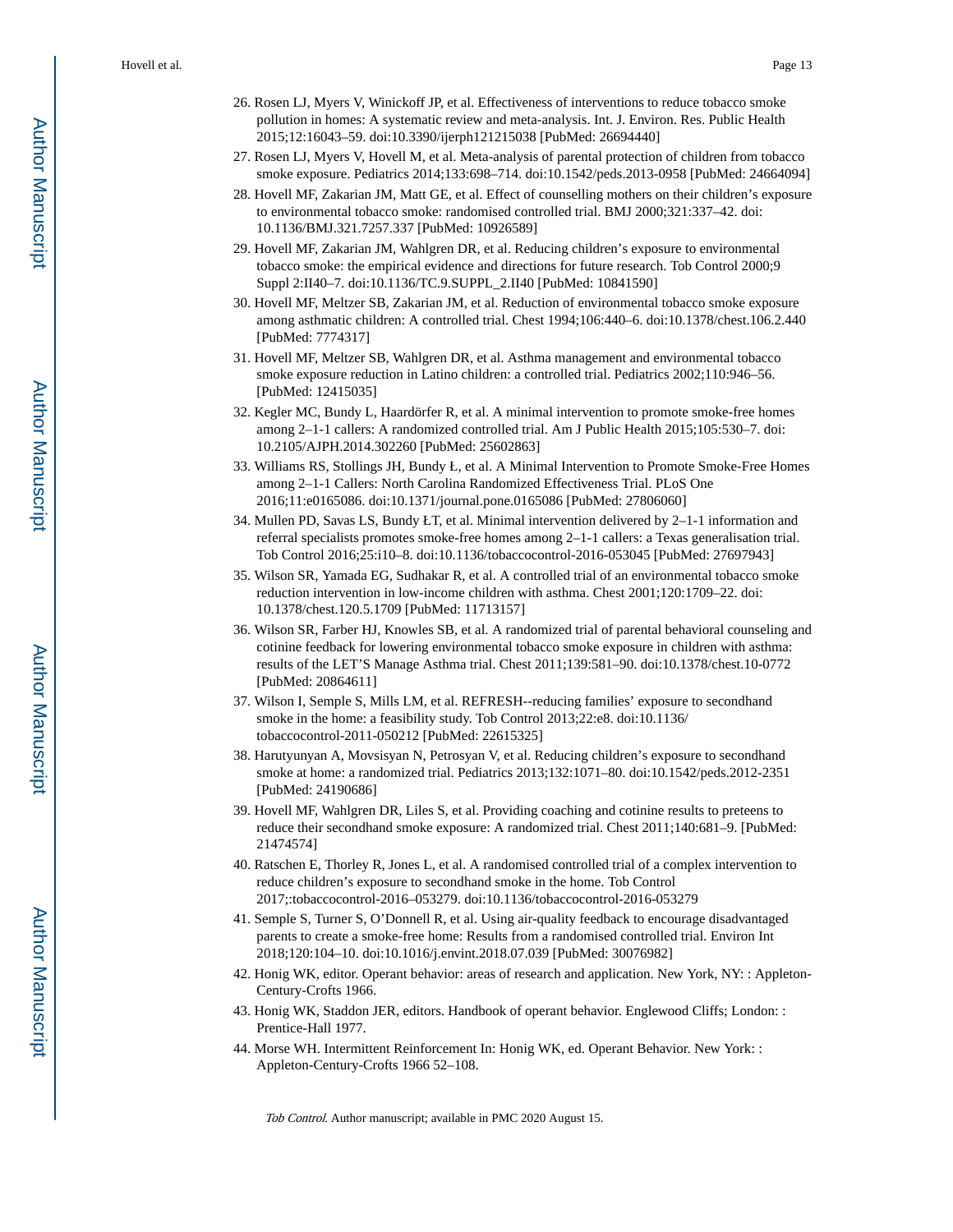- 45. Gollub L Conditioned Reinforcement schedule effects In: Honig WK, Staddon JER, eds. Handbook of operant behavior. Englewood Cliffs N.J.: 1977 288–312.
- 46. Nahum-Shani I, Hekler EB, Spruijt-Metz D. Building health behavior models to guide the development of just-in-time adaptive interventions: A pragmatic framework. Heal Psychol 2015;34:1209–1219. doi:10.1037/hea0000306.
- 47. Klepeis NE, Hughes SC, Edwards RD, et al. Promoting smoke-free homes: a novel behavioral intervention using real-time audio-visual feedback on airborne particle levels. PLoS One 2013;8:e73251. doi:10.1371/journal.pone.0073251 [PubMed: 24009742]
- 48. Bellettiere J, Hughes SC, Liles S, et al. Developing and Selecting Auditory Warnings for a Real-Time Behavioral Intervention. 2015;2:232–8. doi:10.12691/ajphr-2-6-3.Developing
- 49. Hughes SC, Bellettiere J, Nguyen B, et al. Randomized Trial to Reduce Air Particle Levels in Homes of Smokers and Children. Am J Prev Med Published Online First: 2018. doi:10.1016/ j.amepre.2017.10.017
- 50. Shane JT, Malott RW. Principles of Behavior. 7th ed. Pearson 2013.
- 51. Hovell MF, Wahlgren DR, Adams MA. The logical and empirical basis for the Behavioral Ecological Model In: DiClemente R, Crosby R, Kegler M, eds. Emerging Theories in Health Promotion Practice and Research. San Francisco: : Jossey-Bass, Inc 2009 415–50.
- 52. Ferster C, Skinner B. Schedules of Reinforcement. New York, NY: : Appleton-Century-Crofts; 1957.
- 53. Hammond SK, Leaderer BP. A diffusion monitor to measure exposure to passive smoking. Environ Sci Technol 1987;21:494–7. doi:10.1021/es00159a012 [PubMed: 22296139]
- 54. StataCorp LP. Stata. College Station, Texas: : StataCorp LP 2017.
- 55. IBMcorp. IBM SPSS Statistics for Windows, Version 25.0. Armonk, NY: : IBM Corp 2017.
- 56. R Core Team. R: A Language and Environment for Statistical Computing 1.0.136. Vienna, Austria: : R Foundation for Statistical Computing 2016.
- 57. Gupta SK. Intention-to-treat concept: A review. Perspect Clin Res 2011;2:109–12. doi: 10.4103/2229-3485.83221 [PubMed: 21897887]
- 58. Bernal JL, Cummins S, Gasparrini A. Interrupted time series regression for the evaluation of public health interventions: a tutorial. Int J Epidemiol 2016;46:348–55. doi:10.1093/ije/dyw098
- 59. Linden A, Adams JL. Applying a propensity score-based weighting model to interrupted time series data: Improving causal inference in programme evaluation. J Eval Clin Pract 2011;17:1231– 8. doi:10.1111/j.1365-2753.2010.01504.x [PubMed: 20973870]
- 60. Imbens GW, Lemieux T. Regression discontinuity designs: A guide to practice. J Econom 2008;142:615–35. doi:10.1016/j.jeconom.2007.05.001
- 61. Krueger C, Tian L. A comparison of the general linear mixed model and repeated measures ANOVA using a dataset with multiple missing data points. Biol Res Nurs 2004;6:151–7. doi: 10.1177/1099800404267682 [PubMed: 15388912]
- 62. Hilbe JM. Residuals for count response models In: Negative Binomial Regression. Cambridge University Press 2011 61–76.
- 63. Schneider SM. The science of consequences: how they affect genes, change the brain, and impact our world. Amherst, NY: : Prometheus Books 2014.
- 64. Sidman M Reflections on behavior analysis and coercion. Behav Soc Issues 1993;3:75–85.
- 65. FreshAir | Home.<http://www.freshairsensor.com/> (accessed 7 Feb 2018).
- 66. Berardi V, Carretero-gonzález R, Klepeis NE, et al. Computational model for behavior shaping as an adaptive health intervention strategy. Transl Behav Med 2018;8:183–94. doi:10.1093/tbm/ ibx049 [PubMed: 29462488]
- 67. Adams MA, Hurley JC, Todd M, et al. Adaptive goal setting and financial incentives: a  $2 \times 2$ factorial randomized controlled trial to increase adults' physical activity. BMC Public Health 2017;17:286. doi:10.1186/s12889-017-4197-8 [PubMed: 28356097]
- 68. Adams MA, Sallis JF, Norman GJ, et al. An Adaptive Physical Activity Intervention for Overweight Adults: A Randomized Controlled Trial. PLoS One 2013;8:e82901. doi:10.1371/ journal.pone.0082901 [PubMed: 24349392]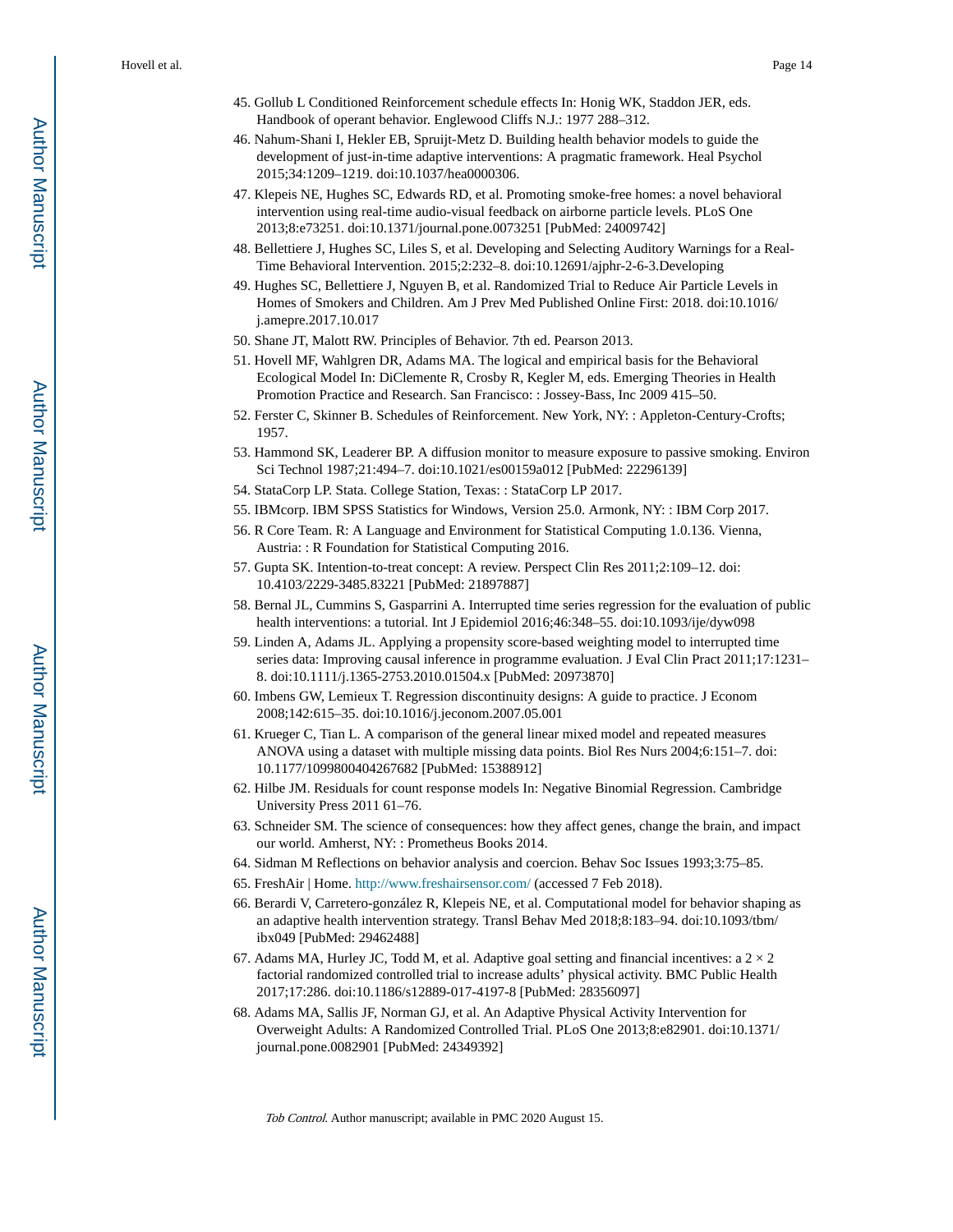#### **What this paper adds**

**•** Indoor air particles, especially from tobacco, are known to be harmful

- **•** Particles, including tobacco smoke, are often generated by human behavior
- **•** Brief, episodically delivered coaching interventions can change behavior and improve air quality
- **•** Our study used episodic coaching and continuous real-time feedback, contingent on behavior, that reduced indoor tobacco smoking and other particle-generating behaviors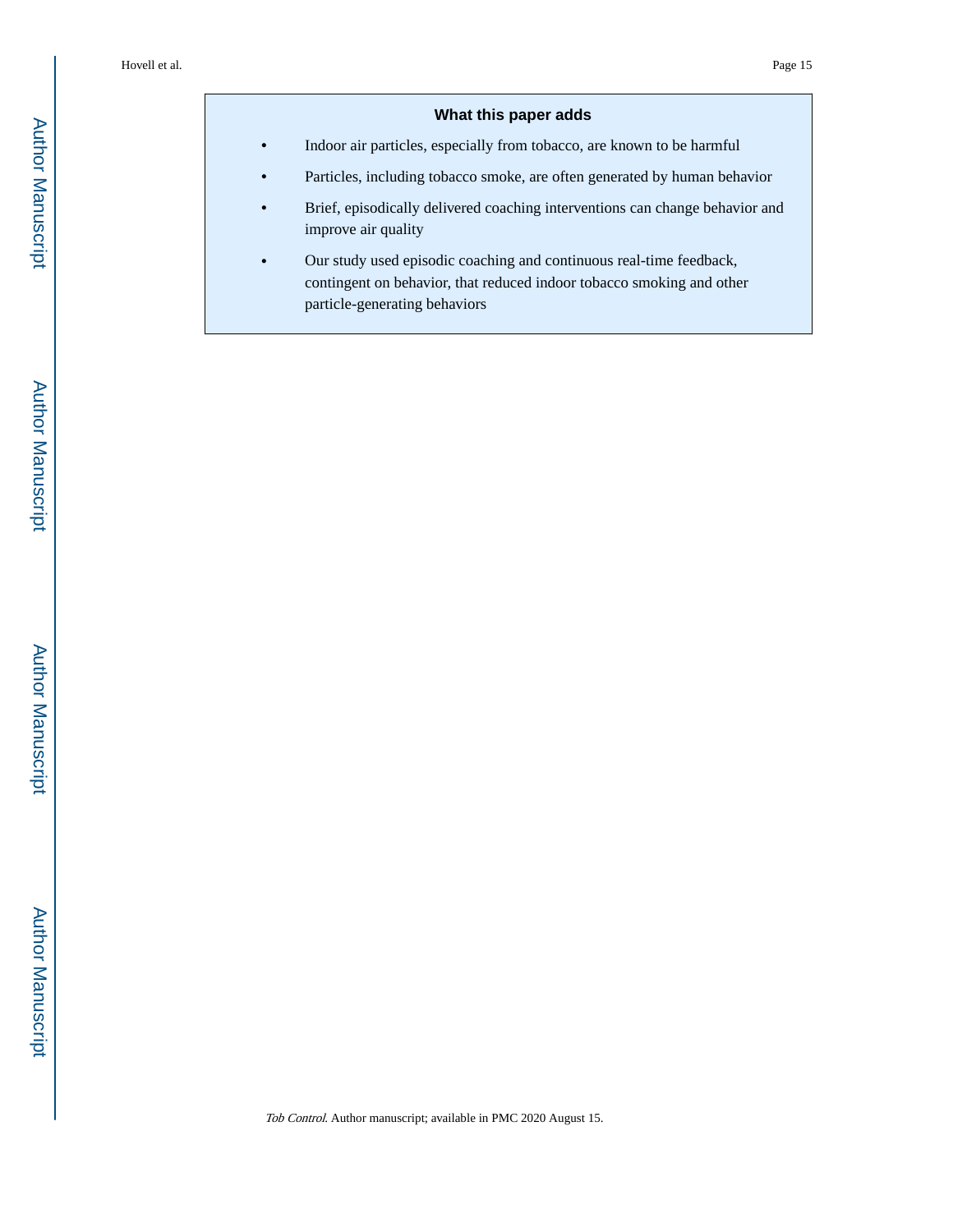

\*Study participation was approximately three months.

\*\* Pretest and posttest periods were approximately 7 days.

**Figure 1:**  Study Timeline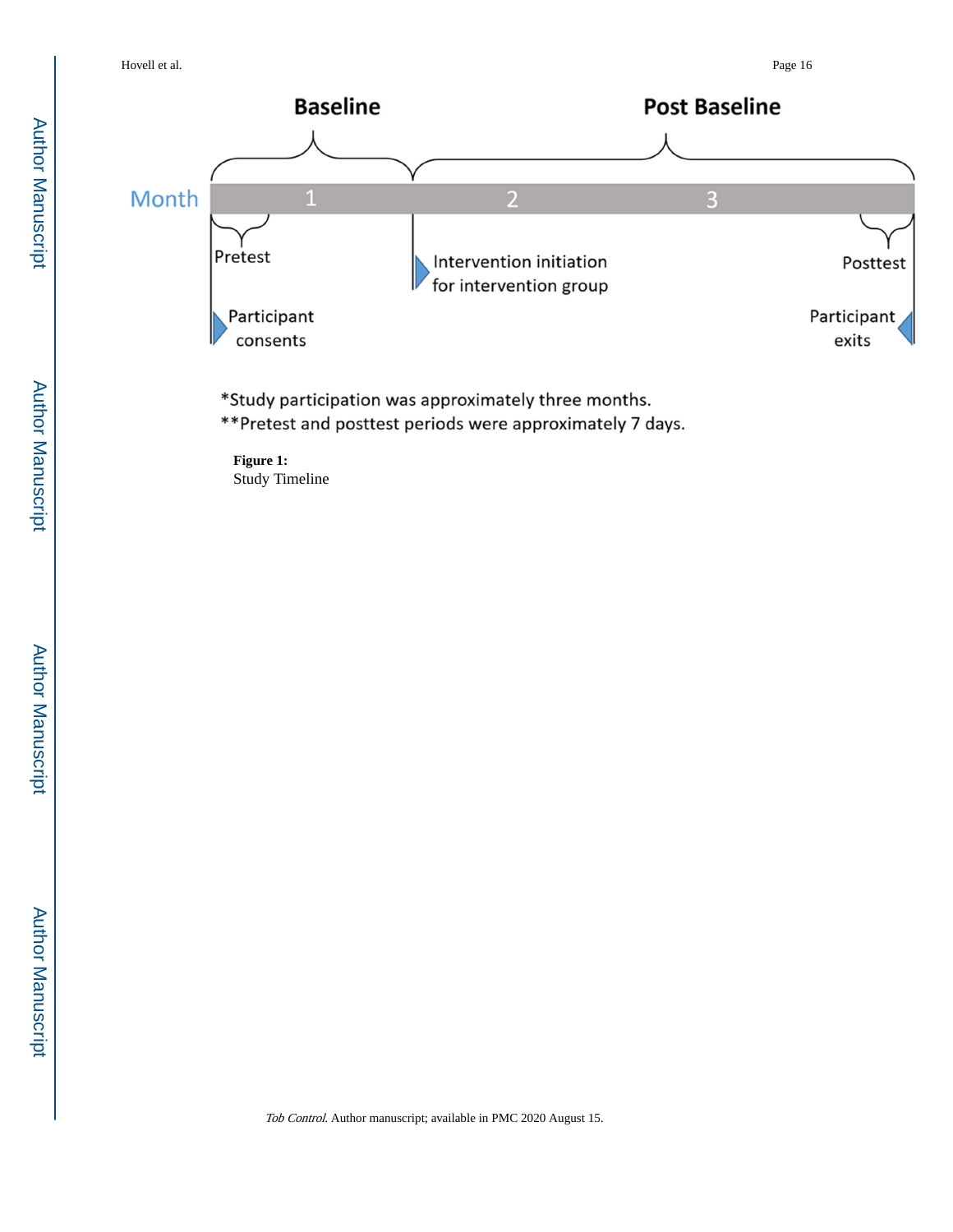Hovell et al. Page 17



Day Zero = the last day of the Baseline period, the day during which light and sound feedback was activated in intervention homes

Pay One = the day following Day Zero; the first day of the Post Baseline period

§ Percent PE change from Day Zero to Day One

Il Slope, percent change, and p-value for control group are from results of linear interrupted time-series analysis using alternative coding of indicator for group (i.e., 0=control, 1=intervention); Supplementary Table 3

If While all available data were used in computing the estimates on which the figure was based, the displayed line plot spans from day -35 in Baseline to day 56 in Post Baseline, reflecting approximately the mean number of days spent in each of those time periods by the study cohort (N = 298).

#### **Figure 2:**

Estimated number of particle events per week during Baseline and Post Baseline, by group.

Results from linear interrupted time-series analysis. N=298 homes

Author Manuscript

**Author Manuscript**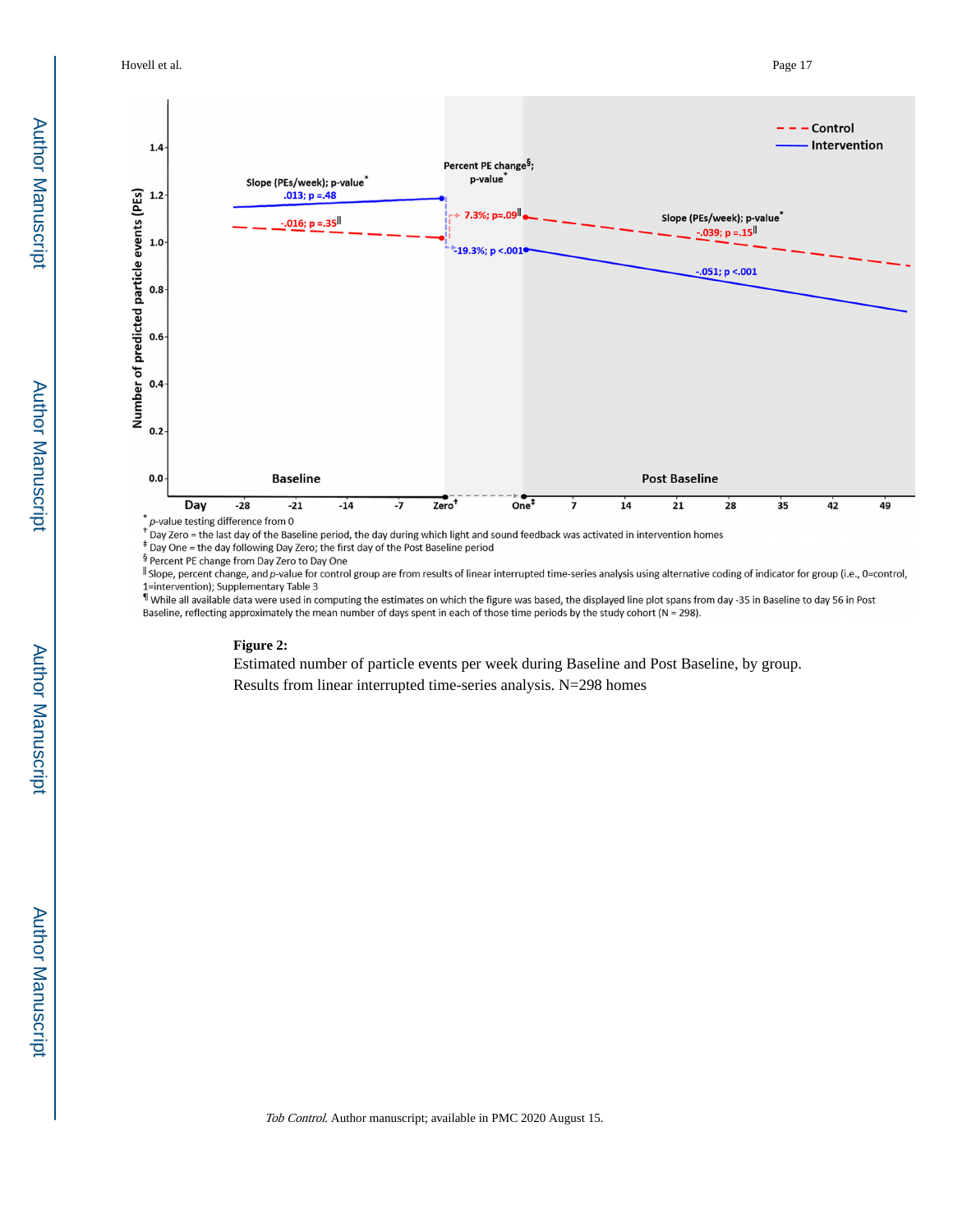#### **Table 1:**

Coefficients of correlations and partial correlations of objective and self-reported measures during the Pretest and Posttest weeks with PE counts during the same time periods.

|                                     | <b>Correlation coefficients</b> | p-value | Partial correlation coefficients <sup>1</sup> | p-value |
|-------------------------------------|---------------------------------|---------|-----------------------------------------------|---------|
| <b>Objective measure</b>            |                                 |         |                                               |         |
| Air nicotine $^2$                   | 0.595                           | < 0.001 |                                               |         |
| Self-reported measures <sup>-</sup> |                                 |         |                                               |         |
| Smoked cigarettes indoors           | 0.508                           | < 0.001 | 0.391                                         | < 0.001 |
| Smoked marijuana indoors            | 0.347                           | < 0.001 | 0.169                                         | 0.010   |
| Burned incense or candles           | 0.214                           | < 0.001 | 0.145                                         | 0.028   |
| Used electronic cigarettes indoors  | 0.173                           | 0.005   | 0.126                                         | 0.056   |
| Fried with oil                      | 0.084                           | 0.146   | 0.020                                         | 0.778   |
| Swept/dusted/vacuumed               | 0.080                           | 0.168   | 0.115                                         | 0.082   |
| <b>Burned</b> food                  | 0.028                           | 0.628   | 0.046                                         | 0.490   |

 $1$  We computed partial correlations from models that control for all other self-reported measures

 $2$ Average concentration (μg/m<sup>3</sup>) during the assessment weeks

 $\beta$ <br>How often the behavior occurred in the home during the assessment weeks

Bolded values indicate p<0.05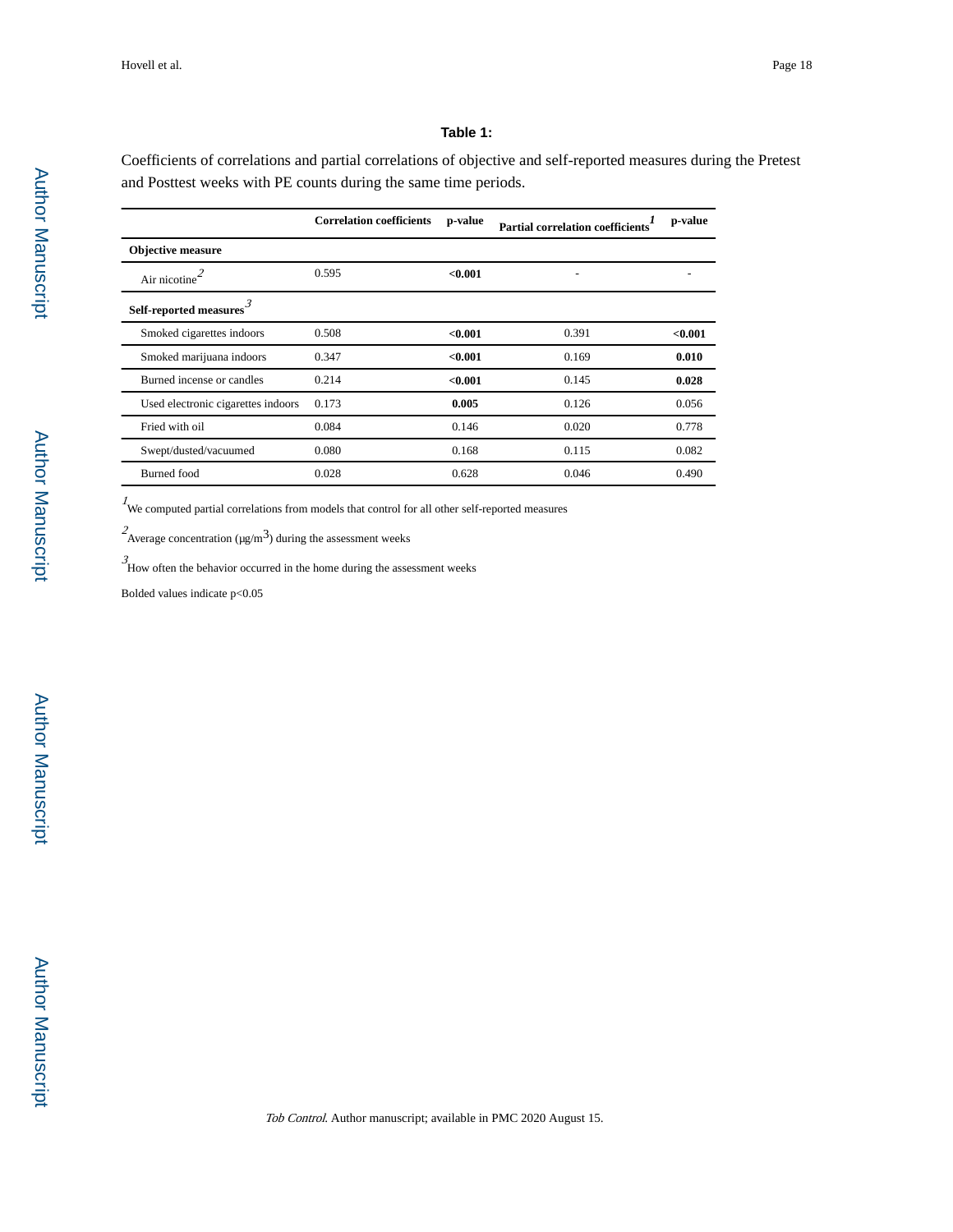#### **Table 2:**

Results for linear interrupted time-series analyses of group by time changes in daily particle events (PEs) (N=298).

| Coefficient* | <b>Interpretation</b>                                                                                                  | <b>Estimate</b> | 95% CI             | p-value |
|--------------|------------------------------------------------------------------------------------------------------------------------|-----------------|--------------------|---------|
| $\beta_0$    | Intercept of the PE trajectory $\vec{r}$ during Baseline for the intervention group                                    | 0.172           | $(-0.042, 0.386)$  | 0.114   |
| $\beta_1$    | Slope of the PE trajectory $\vec{r}$ during Baseline for the intervention group                                        | 0.001           | $(-0.002, 0.004)$  | 0.484   |
| $\beta_2$    | Difference in Baseline to Post Baseline estimated PEs on the first day of Post<br>Baseline for the intervention group  | $-0.214$        | $(-0.294, -0.134)$ | < 0.001 |
| $\beta_3$    | Difference in slope of PE trajectory $\overline{f}$ from Baseline to Post Baseline for the<br>intervention group       | $-0.007$        | $(-0.011, -0.004)$ | < 0.001 |
| $\beta_4$    | Between-group difference in the baseline PE trajectory $\overline{f}$ intercept                                        | $-0.156$        | $(-0.459, 0.147)$  | 0.313   |
| $\beta_{5}$  | Between-group difference in slope of the PE trajectory $\vec{r}$ during Baseline                                       | $-0.003$        | $(-0.007, 0.002)$  | 0.249   |
| $\beta_6$    | Between-group difference in the Baseline to Post Baseline change in estimated PEs<br>on the first day of Post Baseline |                 | (0.171, 0.398)     | < 0.001 |
| $\beta$      | Between-group difference in the Baseline to Post Baseline change in PE trajectory<br>slopes                            |                 | (0.000, 0.010)     | 0.043   |

Coefficients are from the following equation with the intervention group coded as the reference group:

$$
ln(Y_{ti}) = \beta_0 + \beta_1 t + \beta_2 X_{ti} + \beta_3 t X_{ti} + \beta_4 Z_i + \beta 5 t Z_i + \beta_6 Z_i X_{ti} + \beta_7 t Z_i X_{ti} + u_{0i} + u_{1i} t + e_{ti}
$$

where  $Y_{ij}$  is the number of PEs for home i on day t (where  $t=1$  on Post Baseline day one), is the number of days from the intervention start,  $X_{ij}$  is a binary variable indicating the Baseline ( $X_{t}$ =0) or Post Baseline period ( $X_{t}$ =1),  $Z_j$  is an indicator for group (1=control, 0=intervention), t $X_{t}$ , t $Z_j$ ,  $Z_iX_{ti}$  and t $Z_iX_{ti}$  are interactions of the respective variables,  $u\partial_i u\mathbf{i}$  and  $e_{ti}$  are respectively the between and within home error terms.

 $\dot{\tau}$ Trajectory defined as the estimated PEs over time.

\*